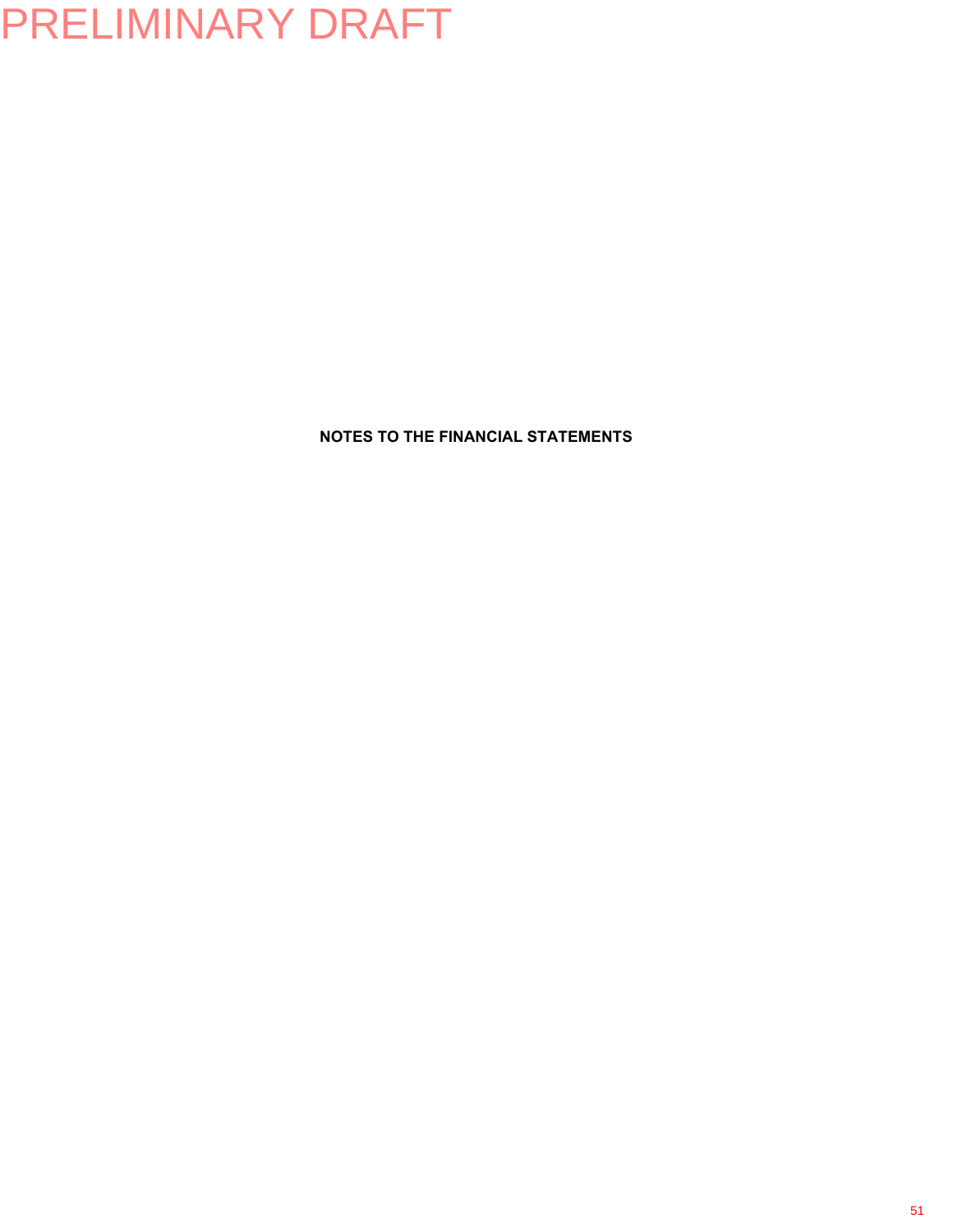#### **Arrowhead Metropolitan District Notes to the Financial Statements December 31, 2021**

#### **I. Summary of Significant Accounting Policies**

Arrowhead Metro District (the "District") was organized on November 17, 1981 as a quasimunicipal corporation and is governed pursuant to provisions of the Colorado Special District Act. The District's service area is located in Eagle County, Colorado. The District was established to be able to provide water, recreation, transportation, fire protection, roads, drainage, and television services. Fire protection services are provided by the Eagle River Fire Protection District. Water services are provided by the Upper Eagle Regional Water Authority. The District has no employees and all operations and administrative functions are contracted.

The District's financial statements are prepared in accordance with generally accepted accounting principles ("GAAP"). The Governmental Accounting Standards Board ("GASB") is responsible for establishing GAAP for state and local governments through its pronouncements (Statements and Interpretations). The more significant accounting policies established by GAAP used by the District are discussed below.

#### **A. Reporting Entity**

The reporting entity consists of (a) the primary government; i.e., the District, and (b) organizations for which the District is financially accountable. The District is considered financially accountable for legally separate organizations if it is able to appoint a voting majority of an organization's governing body and is either able to impose its will on that organization or there is a potential for the organization to provide specific financial benefits, to, or to impose specific financial burdens on, the District. Consideration is also given to other organizations which are fiscally dependent; i.e., unable to adopt a budget, levy taxes, or issue debt without approval by the District. Organizations for which the nature and significance of their relationship with the District are such that exclusion would cause the reporting entity's financial statements to be misleading or incomplete are also included in the reporting entity.

Based on the criteria discussed above, the District is not financially accountable for any other entity, nor is the District a component unit of any other government.

#### **B. Government-wide and Fund Financial Statements**

The District's basic financial statements include both government-wide (reporting the District as a whole) and fund financial statements (reporting the District's major funds). Both the government-wide and fund financial statements categorize primary activities as governmental type.

#### **1. Government-wide Financial Statements**

In the government-wide Statement of Net Position, all balances are reported on a full accrual, economic resource basis, which recognizes all long-term assets and receivables as well as long-term debt and obligations.

The government-wide focus is on the sustainability of the District as an entity and the change in the District's net position resulting from the current year's activities.

As a general rule, the effect of interfund activity has been eliminated from the government-wide financial statements.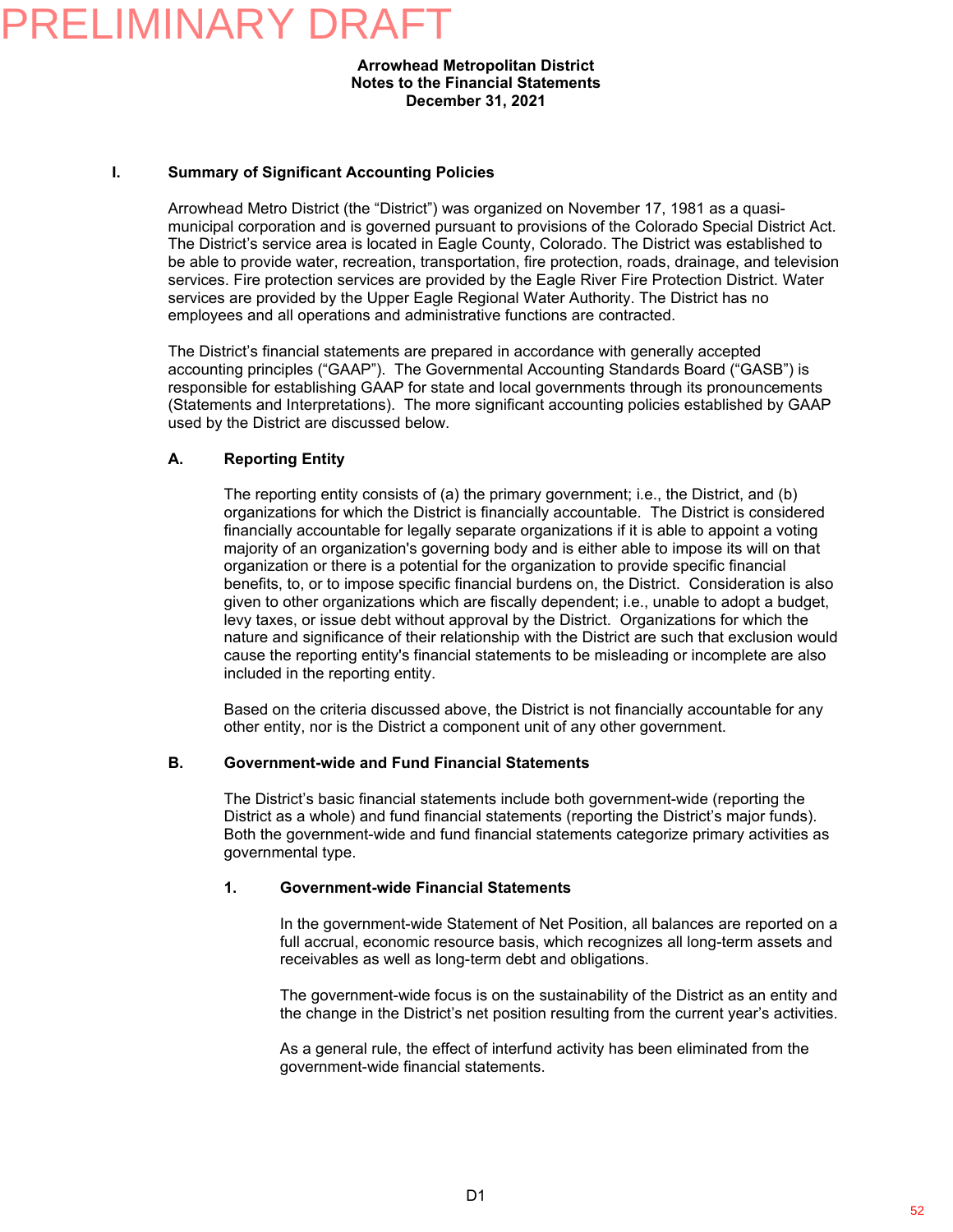#### **Arrowhead Metropolitan District Notes to the Financial Statements December 31, 2021 (Continued)**

#### **I. Summary of Significant Accounting Policies (continued)**

#### **B. Government-wide and Fund Financial Statements (continued)**

#### **2. Fund Financial Statements**

The financial transactions of the District are reported in individual funds in the fund financial statements. Each fund is accounted for by providing a separate set of self-balancing accounts that comprises its assets, liabilities, reserves, fund equity, revenues and expenditures/expenses. The fund focus is on current available resources and budget compliance.

The District reports the following governmental funds:

The *General Fund* is the District's primary operating fund. It accounts for all financial resources of the District, except those required to be accounted for in another fund.

The *Debt Service Fund* accounts for the resources accumulated and payments made for principal and interest on long-term general obligation debt of the governmental funds.

#### **C. Measurement Focus, Basis of Accounting, and Financial Statement Presentation**

Measurement focus refers to whether financial statements measure changes in current resources only (current financial focus) or changes in both current and long-term resources (long-term economic focus). Basis of accounting refers to the point at which revenues, expenditures, or expenses are recognized in the accounts and reported in the financial statements. Financial statement presentation refers to classification of revenues by source and expenses by function.

#### **1. Long-term Economic Focus and Accrual Basis**

Governmental activities in the government-wide financial statements use the long-term economic focus and are presented on the accrual basis of accounting. Revenues are recognized when earned and expenses are recognized when incurred, regardless of the timing of the related cash flows.

#### **2. Current Financial Focus and Modified Accrual Basis**

The governmental fund financial statements use the current financial focus and are presented on the modified accrual basis of accounting. Under the modified accrual basis of accounting, revenues are recorded when susceptible to accrual; i.e., both measurable and available. "Available" means collectible within the current period or soon enough thereafter (60 days) to be used to pay liabilities of the current period. Expenditures are generally recognized when the related liability is incurred. The exception to this general rule is that principal and interest on general long-term debt, if any, is recognized when due.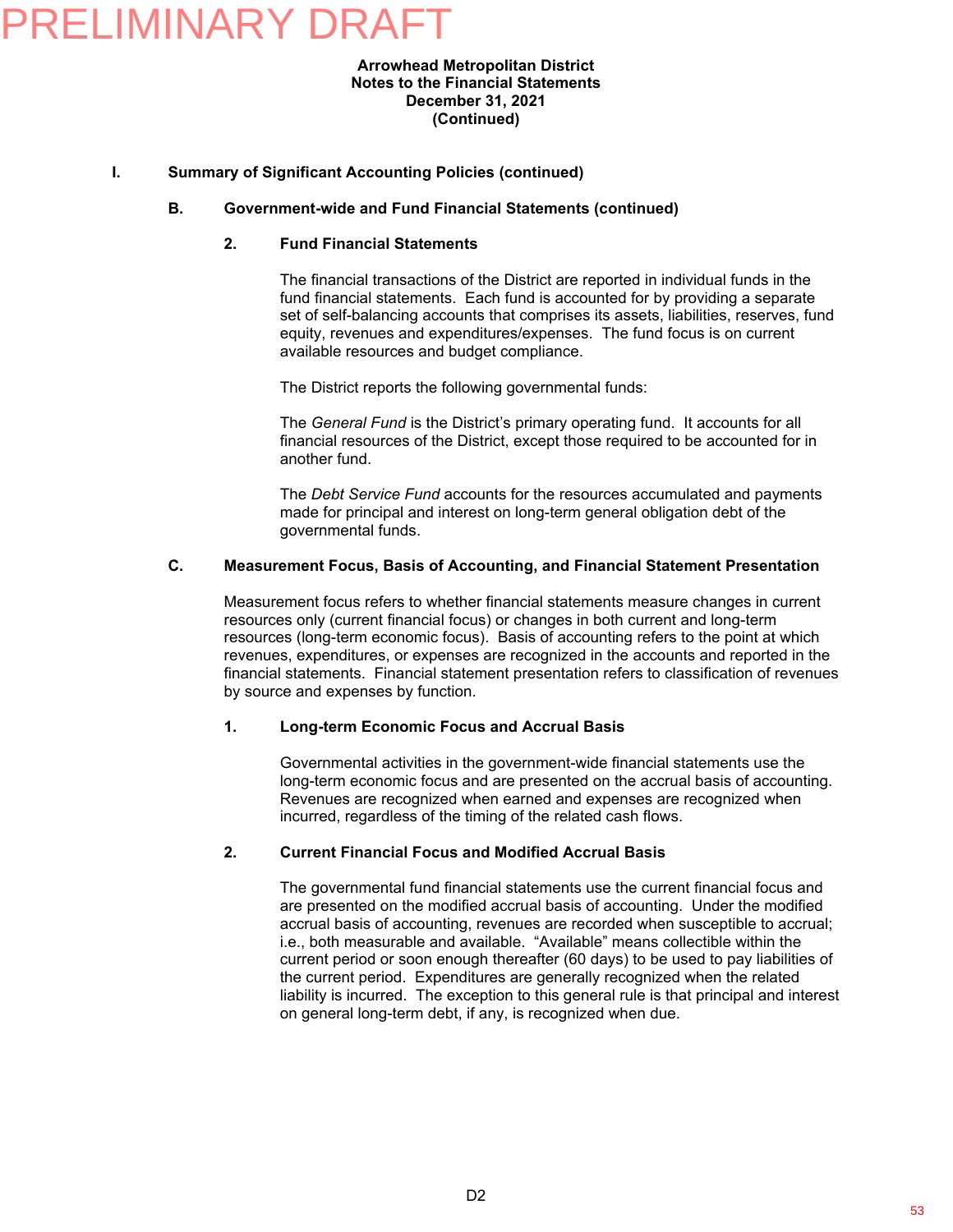#### **Arrowhead Metropolitan District Notes to the Financial Statements December 31, 2021 (Continued)**

#### **I. Summary of Significant Accounting Policies (continued)**

#### **C. Measurement Focus, Basis of Accounting, and Financial Statement Presentation (continued)**

#### **3. Financial Statement Presentation**

Amounts reported as program revenues include capital grants and contributions, including special assessments. Internally dedicated resources are reported as *general revenues* rather than as program revenues. Likewise, general revenues include all taxes and interest income.

#### **D. Financial Statement Accounts**

#### **1. Cash and Cash Equivalents**

Cash and equivalents are defined as deposits that can be withdrawn at any time without notice or penalty and investments with maturities of three months or less.

Investments are stated at net asset value. The change in fair value of investments is recognized as an increase or decrease to investment assets and investment income. The District's investment policy is detailed in note III.A.

#### **2. Receivables**

Receivables are reported net of an allowance for uncollectible accounts. There was no allowance as of December 31, 2021.

#### **3. Property Taxes**

Property taxes are assessed in one year as a lien on the property, but not collected by governmental units until the subsequent year. In accordance with GAAP, the assessed but uncollected property taxes have been recorded as a receivable and as deferred inflow of resources.

#### 4. **Sales Taxes**

Beginning July 1, 2020, sales taxes are collected on applicable sales within the District. Sales taxes are to be used for financing, constructing, operating and maintaining streets, transportation, and safety protection improvements.

#### **5. Long-term Debt**

In the government-wide financial statements, long-term debt is reported as a liability. Bond premiums and discounts are deferred and amortized over the life of the bonds using the bonds outstanding method. Bonds payable are reported net of the applicable bond premium or discount.

#### **6. Capital Assets**

Capital assets, which include land, buildings, equipment, vehicles, and infrastructure assets, are reported in the governmental activity columns in the government-wide financial statements. The District defines capital assets as assets with an initial cost of \$5,000 or more and an estimated useful life in excess of five years. Such assets are recorded at historical cost. Donated capital assets are recorded at estimated fair value at the date of donation.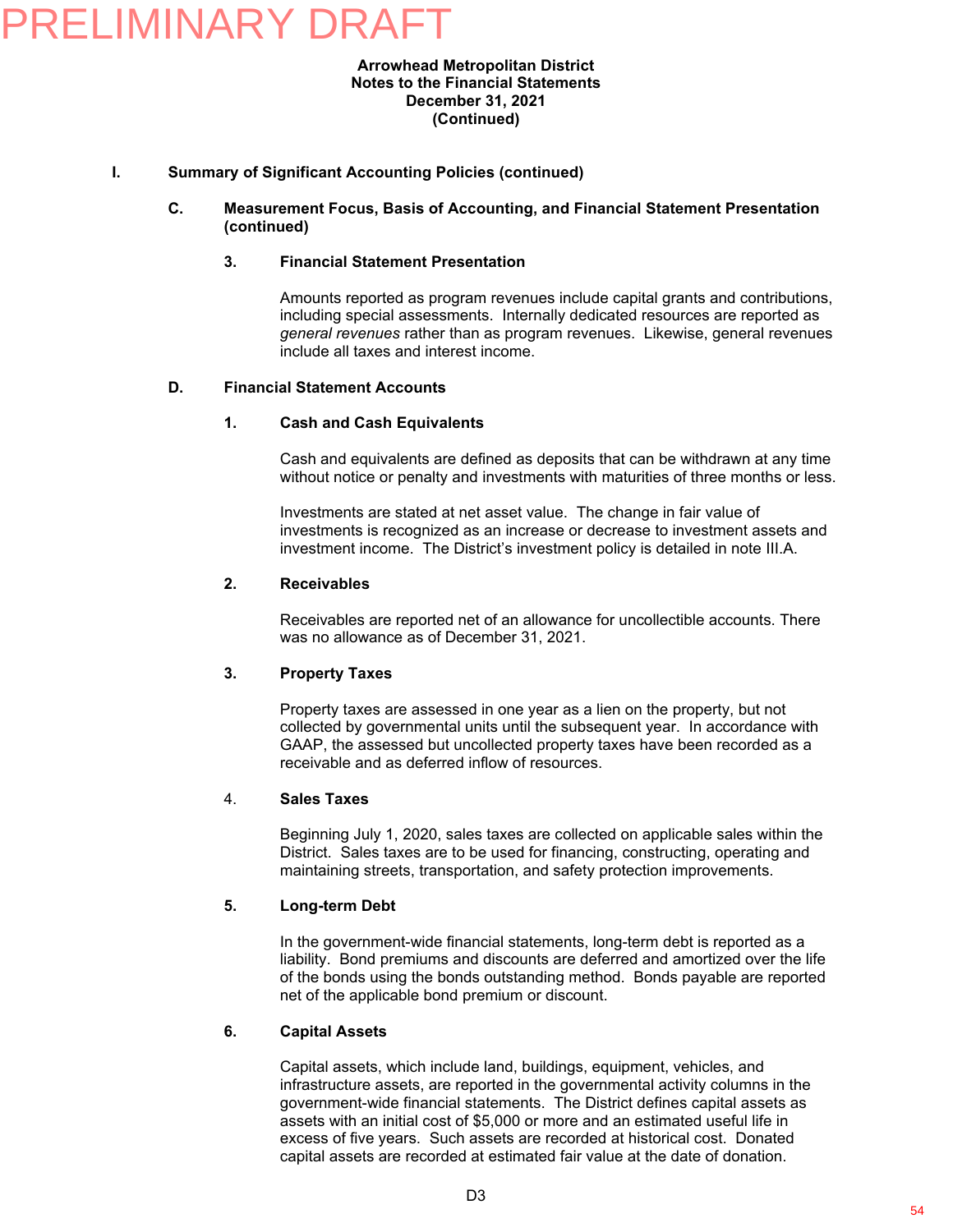### RFLIMINARY DRA

#### **Arrowhead Metropolitan District Notes to the Financial Statements December 31, 2021 (Continued)**

#### **I. Summary of Significant Accounting Policies (continued)**

#### **D. Financial Statement Accounts (continued)**

#### **6. Capital Assets (continued)**

Infrastructure, buildings, and equipment are depreciated using the straight-line method over the following estimated useful lives:

| <b>Assets</b>            | Years     |
|--------------------------|-----------|
| Roads and landscaping    | 20-40     |
| Parking lot improvements | $15 - 40$ |
| Equipment and vehicles   | $5-10$    |

#### **7. Deferred Outflows and Inflows of Resources**

In addition to assets, the statement of net position will sometimes report a separate section for deferred outflows of resources. This separate financial statement element, deferred outflows of resources, represents a consumption of net position that applies to a future period(s) and so will not be recognized as an outflow of resources (expense/expenditure) until then. The District reports deferred bond refunding charges as a deferred outflow of resources on its Statement of Net Position as the difference between the reacquisition price and the net carrying amount of the defeased debt. The deferred charge is amortized over the life of the refunding bonds, the amortization is included in interest expense.

In addition to liabilities, the statement of net position will sometimes report a separate section for deferred inflows of resources. This separate financial statement element, deferred inflows of resources, represents an acquisition of net position that applies to a future period(s) and so will not be recognized as an inflow of resources (revenue) until that time. The District reports deferred bond refunding gains as a deferred inflow of resources on its Statement of Net Position as the difference between the reacquisition price and the net carrying amount of the defeased debt. The deferred gain is amortized over the life of the refunding bonds, the amortization reduces interest expense. Unavailable property tax revenue is deferred and recognized as an inflow of resources in the period that the amounts become available and earned.

#### **8. Fund Balance**

The District classifies governmental fund balances as follows:

*Nonspendable* - includes fund balance amounts that cannot be spent either because it is not in spendable form or because of legal or contractual requirements.

*Restricted* – includes fund balance amounts that are constrained for specific purposes which are externally imposed by providers, such as creditors or amounts constrained due to constitutional provisions or enabling legislation.

*Committed* – includes fund balance amounts that are constrained for specific purposes that are internally imposed by the government through formal action of the highest level of decision making authority which is the Board of Directors.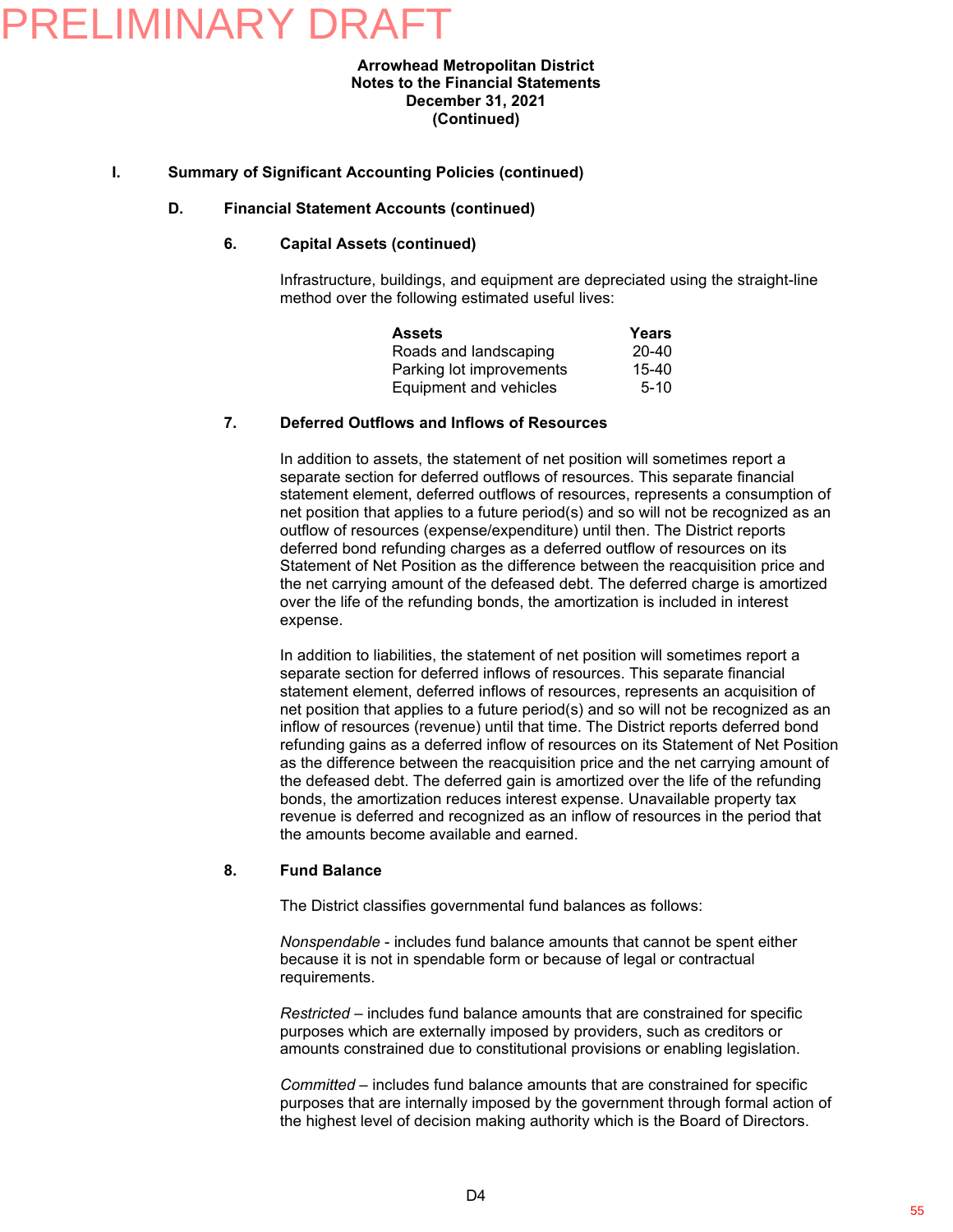#### **Arrowhead Metropolitan District Notes to the Financial Statements December 31, 2021 (Continued)**

#### **I. Summary of Significant Accounting Policies (continued)**

#### **D. Financial Statement Accounts (continued)**

#### **8. Fund Balance (continued)**

*Assigned* – includes spendable fund balance amounts that are intended to be used for specific purposes that are neither considered restricted or committed. Fund balance may be assigned by the Board of Directors or its management designee.

*Unassigned* - includes residual positive fund balance within the General Fund which has not been classified within the other above mentioned categories. Unassigned fund balance may also include negative balances for any governmental fund if expenditures exceed amounts restricted, committed, or assigned for those specific purposes.

The District uses restricted amounts first when both restricted and unrestricted fund balance is available unless there are legal documents/contracts that prohibit doing this, such as in grant agreements requiring dollar for dollar spending. Additionally, the District first uses committed, then assigned, and lastly unassigned amounts of unrestricted fund balance when expenditures are made.

The District does not have a formal minimum fund balance policy. However, the District's budget includes a calculation of targeted reserve positions and management reports the targeted amounts annually to Board of Directors.

#### **E. Use of Estimates**

The preparation of financial statements in conformity with GAAP requires the District's management to make estimates and assumptions that affect the reported amounts of assets and liabilities, the disclosure of contingent assets and liabilities at the date of the financial statements, and the reported amount of revenues and expenditures or expenses during the reporting period. Actual results could differ from those estimates.

#### **II. Stewardship, Compliance, and Accountability**

#### **A. Budgetary Information**

In the fall of each year, the District's Board of Directors formally adopts a budget with appropriations by fund for the ensuing year pursuant to the Local Government Budget Law of Colorado. The budgets for the funds are adopted on a basis consistent with generally accepted accounting principles ("GAAP").

As required by Colorado statutes, the District followed the following timetable in approving and enacting a budget for 2021:

- (1) For the 2021 budget year, prior to August 25, 2020, the County Assessor sent to the District the certified assessed valuation of all taxable property within the District's boundaries and prior to December 10, 2020, the County Assessor sent the final recertified assessed valuation to the District.
- (2) On or before October 15, 2020, the District's accountant submitted to the District's Board of Directors a recommended budget which detailed the necessary property taxes needed along with other available revenues to meet the District's operating requirements.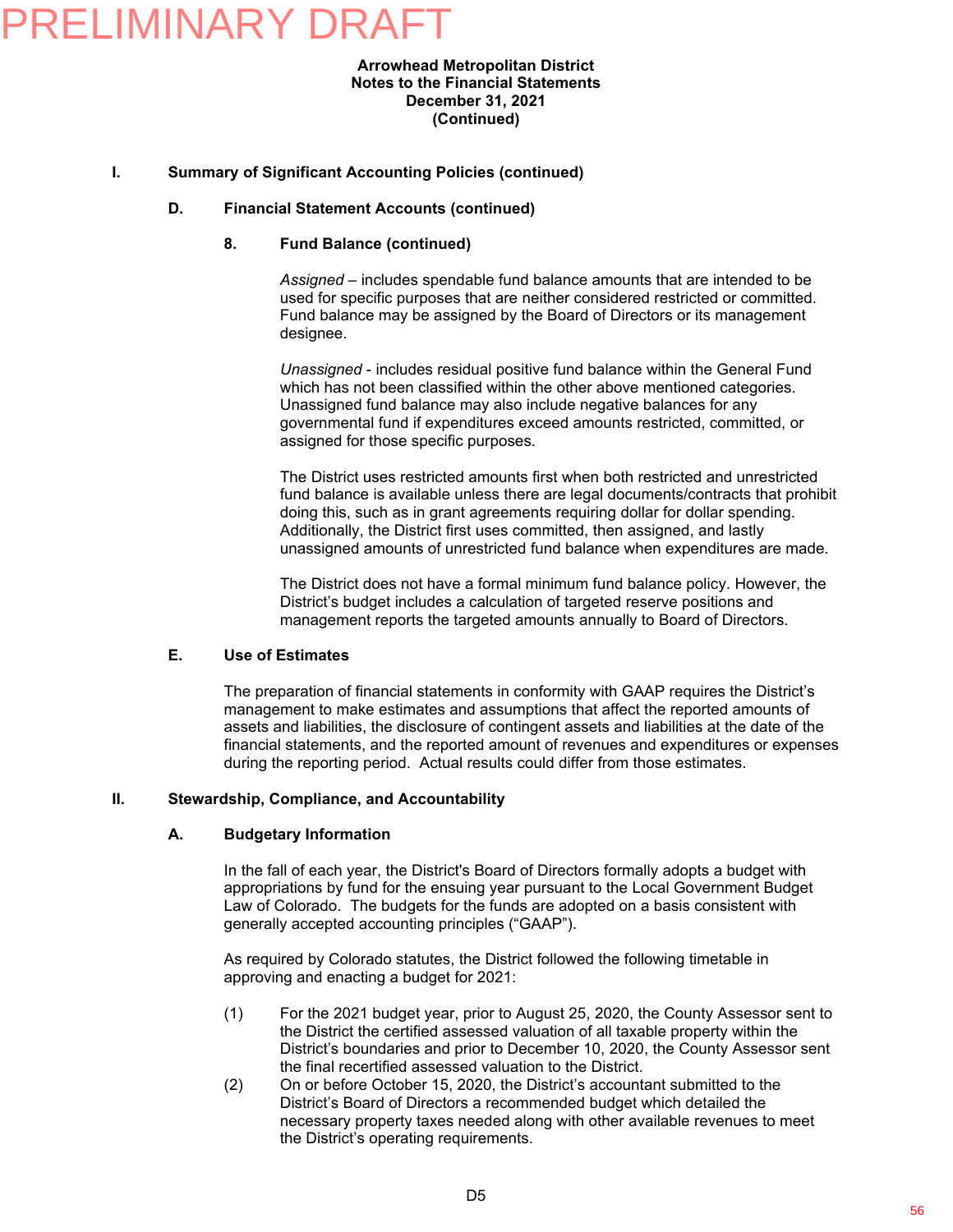#### **Arrowhead Metropolitan District Notes to the Financial Statements December 31, 2021 (Continued)**

#### **II. Stewardship, Compliance, and Accountability (continued)**

#### **A. Budgetary Information (continued)**

- (3) A public hearing on the proposed budget and capital program was held by the Board no later than 45 days prior to the close of the fiscal year.
- (4) For the 2021 budget, prior to December 15, 2020, the District computed and certified to the County Commissioners a rate of levy that derived the necessary property taxes as computed in the proposed budget.
- (5) For the 2021 budget, the final budget and appropriating resolution was adopted prior to December 31, 2020.

After adoption of the budget resolution, the District may make the following changes: a) it may transfer appropriated monies between funds or between spending agencies within a fund, as determined by the original appropriation level; b) it may approve supplemental appropriations to the extent of revenues in excess of the estimated in the budget; c) it may approve emergency appropriations; and d) it may reduce appropriations for which originally estimated revenues are insufficient.

Taxes levied in one year are collected in the succeeding year. Thus, taxes certified in 2020 were collected in 2021 and taxes certified in 2021 will be collected in 2022. Taxes are due on January  $1<sup>st</sup>$  in the year of collection; however, they may be paid in either one installment (no later than April  $30<sup>th</sup>$ ) or two equal installments (not later than February 28<sup>th</sup> and June 15<sup>th</sup>) without interest or penalty. Taxes which are not paid within the prescribed time bear interest at the rate of one percent (1%) per month until paid. Unpaid amounts and the accrued interest thereon become delinquent on June 15<sup>th</sup>.

The level of control in the budget at which expenditures exceed appropriations is at the fund level. All appropriations lapse at year end.

#### **B. TABOR Amendment**

In November 1992, Colorado voters amended Article X of the Colorado Constitution by adding Section 20, commonly known as the Taxpayer's Bill of Rights ("TABOR"). TABOR contains revenue, spending, tax and debt limitations that apply to the State of Colorado and local governments. TABOR requires, with certain exceptions, advance voter approval for any new tax, tax rate increase, mill levy above that for the prior year, extension of any expiring tax, or tax policy change directly causing a net tax revenue gain to any local government. Any revenues earned in excess of the fiscal year spending limit must be refunded in the next fiscal year, unless voters approve retention of such excess revenue.

Except for refinancing bonded debt at a lower interest rate or adding new employees to existing pension plans, TABOR requires advance voter approval for the creation of any multiple-fiscal year debt or other financial obligation unless adequate present cash reserves are pledged irrevocably and held for payments in all future fiscal years.

TABOR also requires local governments to establish an emergency reserve to be used for declared emergencies only. The reserve is calculated at 3% of fiscal year spending. Fiscal year spending excludes bonded debt service and enterprise spending. The District has reserved \$48,610, which is the approximate required reserve, at December 31, 2021.

On November 8, 1994, the voters of the District authorized the issuance of \$1,130,000 in debt and approved up to \$125,518 in tax revenue annually to pay such debt.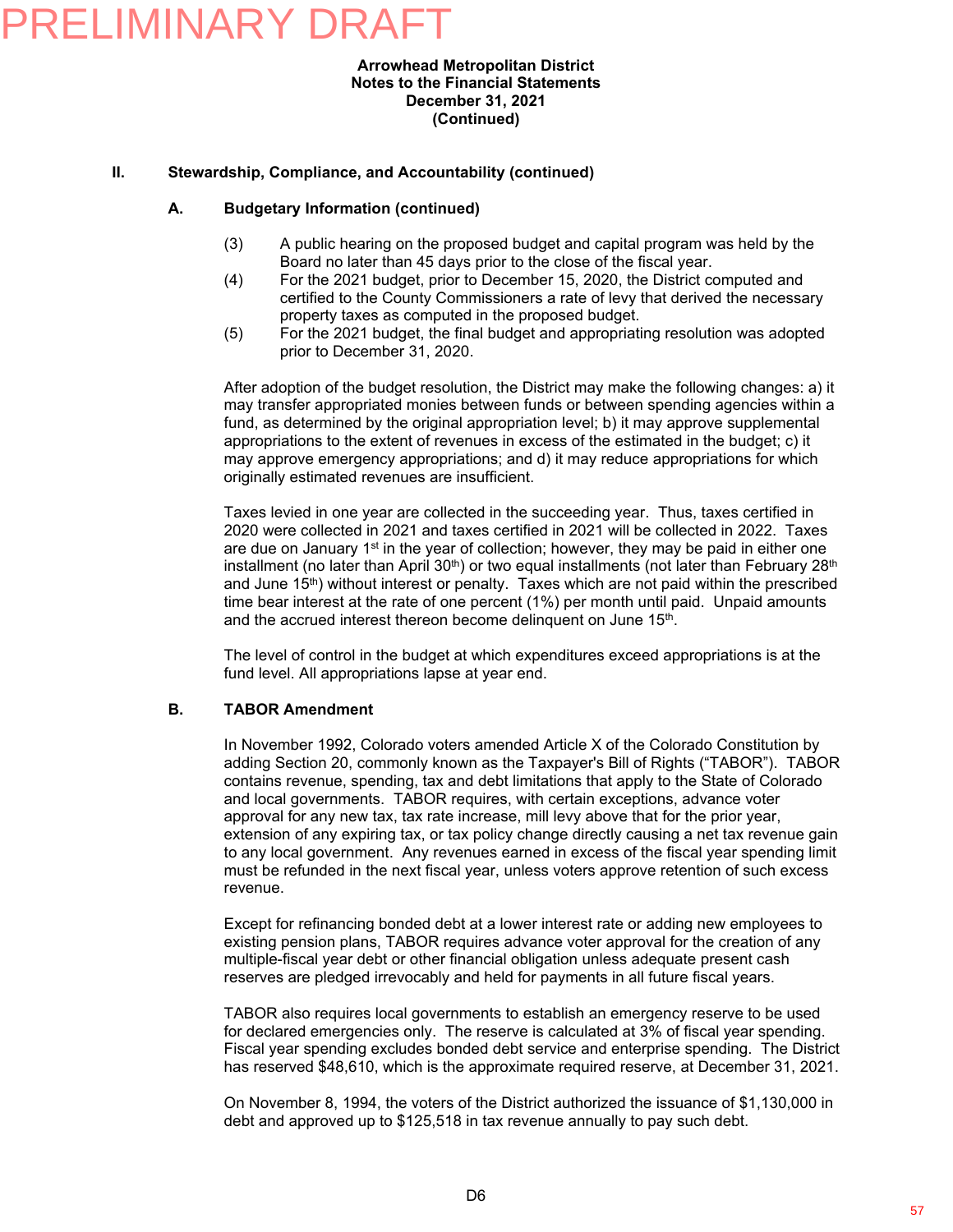#### **Arrowhead Metropolitan District Notes to the Financial Statements December 31, 2021 (Continued)**

#### **II. Stewardship, Compliance, and Accountability (continued)**

#### **B. TABOR Amendment (continued)**

On May 7, 1996, the voters of the District authorized the issuance of \$6,620,000 in debt and approved up to \$697,000 in tax revenue annually to pay such debt.

On May 5, 1998, the voters authorized property taxes to be increased up to \$800,000 in 1999 and by whatever additional amounts are raised annually thereafter from an increase in the District's property tax levy for operating purposes of an additional 17.0 mills increasing the total operating tax levy to 18.0 mills, all with the present expectation that the debt service mill levy will decrease by an amount equal to the operating mill levy increase so as to maintain the current total mill levy of 28.8 mills.

Also, on May 5, 1998, the voters authorized the District to collect, retain, and spend all revenue and other funds collected in 1998 and any year thereafter without regard to any limitations under TABOR.

On November 4, 2008, the voters authorized the issuance of \$9,500,000 in debt and approved up to \$980,000 in tax revenue annually to pay such debt.

On November 5, 2019, the District voters authorized sales taxes be increased by up to \$850,000 in the first full fiscal year and by whatever additional amounts are raised annually thereafter by the imposition of a sales tax beginning July 1, 2020, at an initial rate of 5.0% which rate the Board of Directors may adjust down and up annually within a cap of 5.0%.

The District's management believes it is in compliance with the financial provisions of TABOR.

#### **C. Gallagher Amendment**

The Gallagher Amendment requires 45% of property tax collected to come from residential property, and 55% to come from commercial property. Further, the Amendment requires that the commercial assessment rate applied to actual values be fixed at 29% with the residential assessment rate ("RAR") to be adjusted to hold the 45/55 split constant. Because of the increase in residential property values, the RAR has historically trended downward, which, in combination with TABOR's set mill levy rate, may limit the amount of property taxes the District can generate annually.

In November 2020, Colorado voters repealed the Gallagher Amendment.

#### **D. Authorized But Unissued Debt**

In November 2008, the District's voters authorized the issuance of up to \$9,500,000 of debt for the acquisition and improvement of parking lot facilities. During 2009, the District issued bonds in the amount of \$9,020,000 pursuant to this authorization and has \$480,000 in remaining authorized but unissued indebtedness as of December 31, 2021.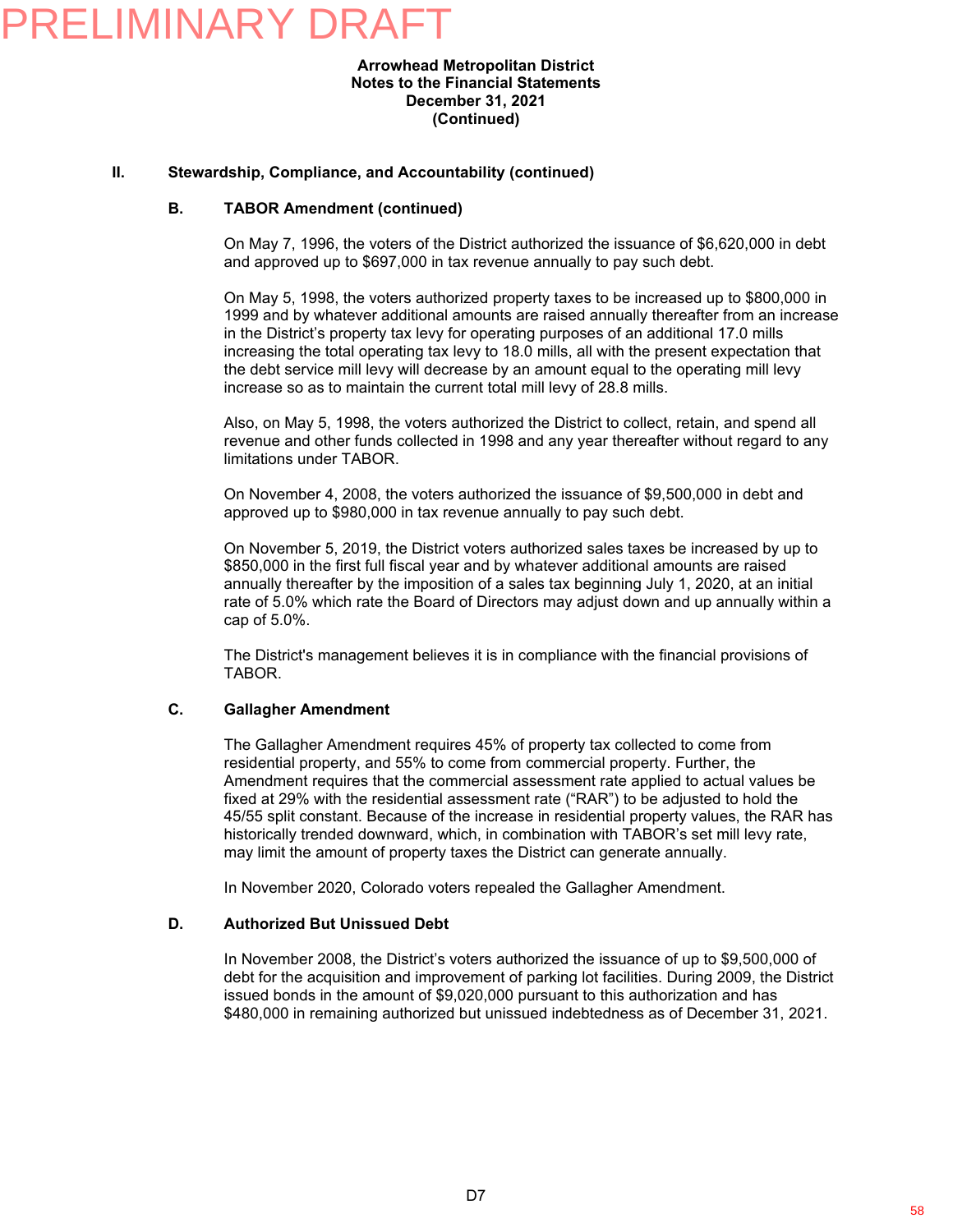#### **Arrowhead Metropolitan District Notes to the Financial Statements December 31, 2021 (Continued)**

#### **III. Detailed Notes on all Funds**

#### **A. Deposits and Investments**

The District's deposits are entirely covered by federal depository insurance ("FDIC") or by collateral held under Colorado's Public Deposit Protection Act ("PDPA"). The FDIC insures the first \$250,000 of the District's deposits at each financial institution. Deposit balances over \$250,000 are collateralized as required by PDPA. The carrying amount of the District's demand deposits was \$103,967 at year end.

Colorado statutes specify investment instruments meeting defined rating and risk criteria in which local governments, and entities such as the District, may invest which include:

- Obligations of the United States and certain U.S. government agency securities
- Certain international agency securities
- General obligation and revenue bonds of U.S. local government entities
- Bankers' acceptances of certain banks
- Commercial paper
- Written repurchase agreements collateralized by certain authorized securities
- Certain money market mutual funds
- Guaranteed investment contract
- Local government investment pools

*Interest Rate Risk.* As a means of limiting its exposure to interest rate risk, the District diversifies its investments by security type and institution, and limits holdings in any one type of investment with any one issuer and type of issuer. The District coordinates its investment maturities to closely match cash flow needs and restricts the maximum investment term to less than five years (less in some cases) from the purchase date. As a result of the limited length of maturities the District has limited its interest rate risk.

*Credit Risk.* District investment policy limits investments to those authorized by State statutes. The District's general investment policy is to apply the prudent-person rule: investments are made as a prudent person would be expected to act, with discretion and intelligence, to seek reasonable income, preserve capital, and, in general, avoid speculative investments.

*Concentration of Credit Risk.* The District diversifies its investments by security type and institution. Financial institutions holding District funds must provide the District a copy of the certificate from the Banking Authority that states that the institution is an eligible public depository.

At year end, the District had the following deposits and investments with the following maturities:

|                         | <b>Standard</b> |                | <b>Term to Maturity</b> |           |  |  |
|-------------------------|-----------------|----------------|-------------------------|-----------|--|--|
|                         | & Poors         | Carrying       | Less than               | More than |  |  |
|                         | Rating          | <b>Amounts</b> | one year                | one year  |  |  |
| Deposits:               |                 |                |                         |           |  |  |
| Checking and savings    | Not rated       | 103.967<br>\$  | 103.967                 | ۰         |  |  |
| Investments:            |                 |                |                         |           |  |  |
| Certificates of deposit | Not rated       | 1,470,000      | 241.000                 | 1,229,000 |  |  |
| Investment pool         | AAAm            | 1,280,006      | 1,280,006               | ۰         |  |  |
|                         |                 | 2,853,973<br>S | 1,624,973               | 1,229,000 |  |  |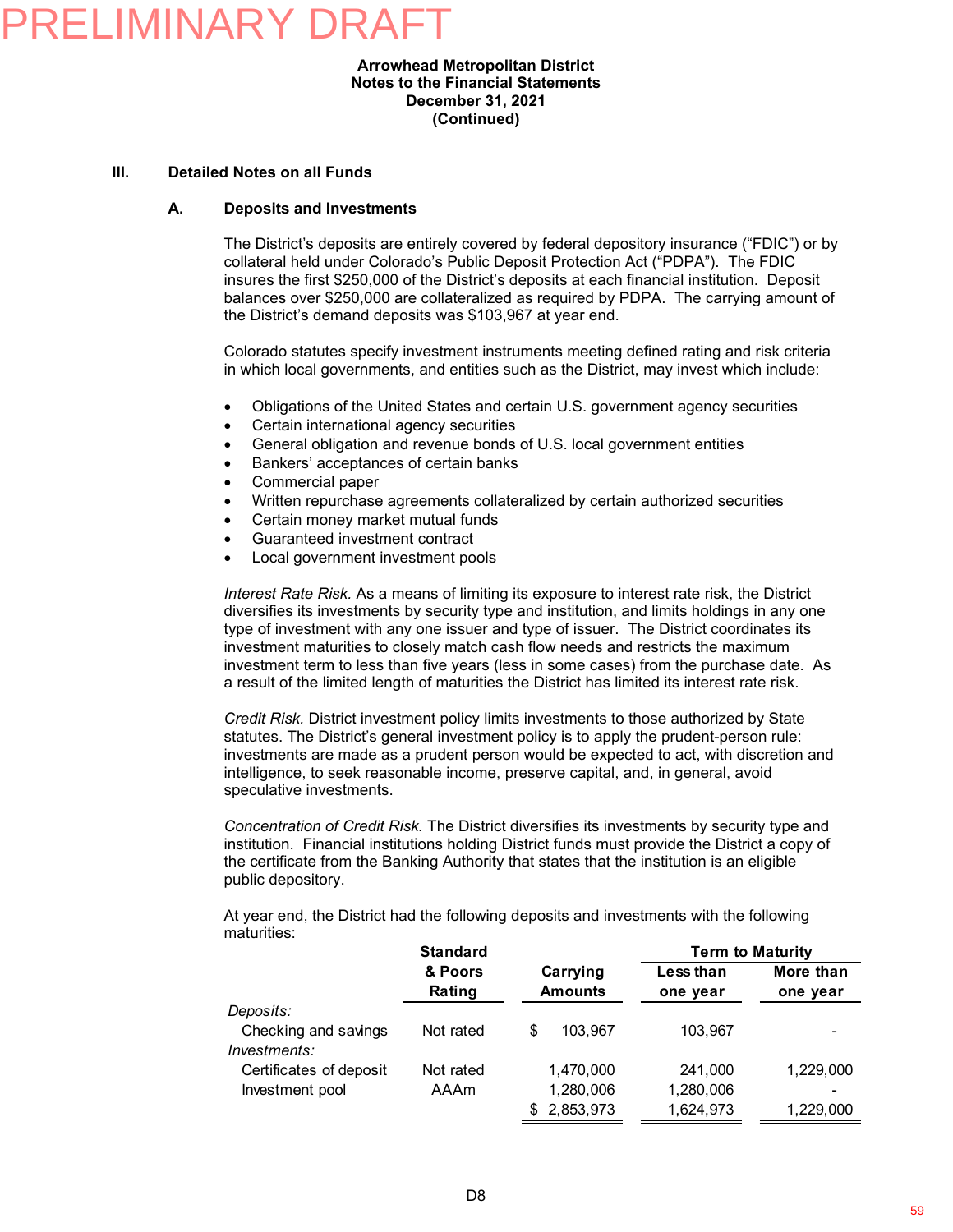#### **Arrowhead Metropolitan District Notes to the Financial Statements December 31, 2021 (Continued)**

#### **III. Detailed Notes on all Funds (continued)**

#### **A. Deposits and Investments (continued)**

At December 31, 2021, the District had the following recurring fair value measurements.

| <b>Investments Measured</b> |    |           | <b>Fair Value Measurements Using</b> |           |         |  |
|-----------------------------|----|-----------|--------------------------------------|-----------|---------|--|
| at Fair Value               |    | Total     | Level 1                              | Level 2   | Level 3 |  |
| Certificates of deposit     |    | 1,470,000 |                                      | 1,470,000 |         |  |
| Total                       | S. | 1,470,000 |                                      | 1,470,000 |         |  |
| <b>Investments Measured</b> |    |           |                                      |           |         |  |
| at Net Asset Value          |    | Total     |                                      |           |         |  |
|                             |    |           |                                      |           |         |  |
| Colotrust                   |    | .280.006  |                                      |           |         |  |

*Fair Value of Investments.* The District measures and records its investments using fair value measurement guidelines established by generally accepted accounting principles. These guidelines recognize a three-tiered fair value hierarchy, as follows:

*Level 1:* Quoted prices for identical investments in active markets;

\$ 1,280,006

- *Level 2:* Observable inputs other than quoted market prices; and,
- *Level 3:* Unobservable inputs.

Investments classified in Level 1 are valued using prices quoted in active markets for those securities. Investments classified in Level 2 are valued using the following approaches:

- U.S. Treasuries, U.S. Agencies, and Commercial Paper: quoted prices for identical securities in markets that are not active;
- Repurchase Agreements, Negotiable Certificates of Deposit, and Collateralized Debt Obligations: matrix pricing based on the securities' relationship to benchmark quoted prices;
- Money Market, Bond, and Equity Mutual Funds: published fair value per share (unit) for each fund.

The Investment Pool represents investments in COLOTRUST. The net asset value of the pool is determined by the pool's share price. The District has no regulatory oversight for the pool. At December 31, 2021, the District's investments in COLOTRUST were 47% of the District's investment portfolio and certificates of deposit were 53% of the investment portfolio.

The District had invested \$1,280,006 in the Colorado Local Government Liquid Asset Trust (the "Trust"). The Trust is an investment vehicle established for local government entities in Colorado to pool surplus funds. The State Securities Commissioner administers and enforces all State statutes governing the Trust. The Trust operates similarly to a money market fund, measured at net asset value, and each share is equal in value to \$1.00. Investments consist of U.S. Treasury bills, notes and note strips and repurchase agreements collateralized by U.S. Treasury securities. A designated custodial bank provides safekeeping and depository services in connection with the direct investment and withdrawal functions. Substantially all securities owned are held by the Federal Reserve Bank in the account maintained for the custodial bank.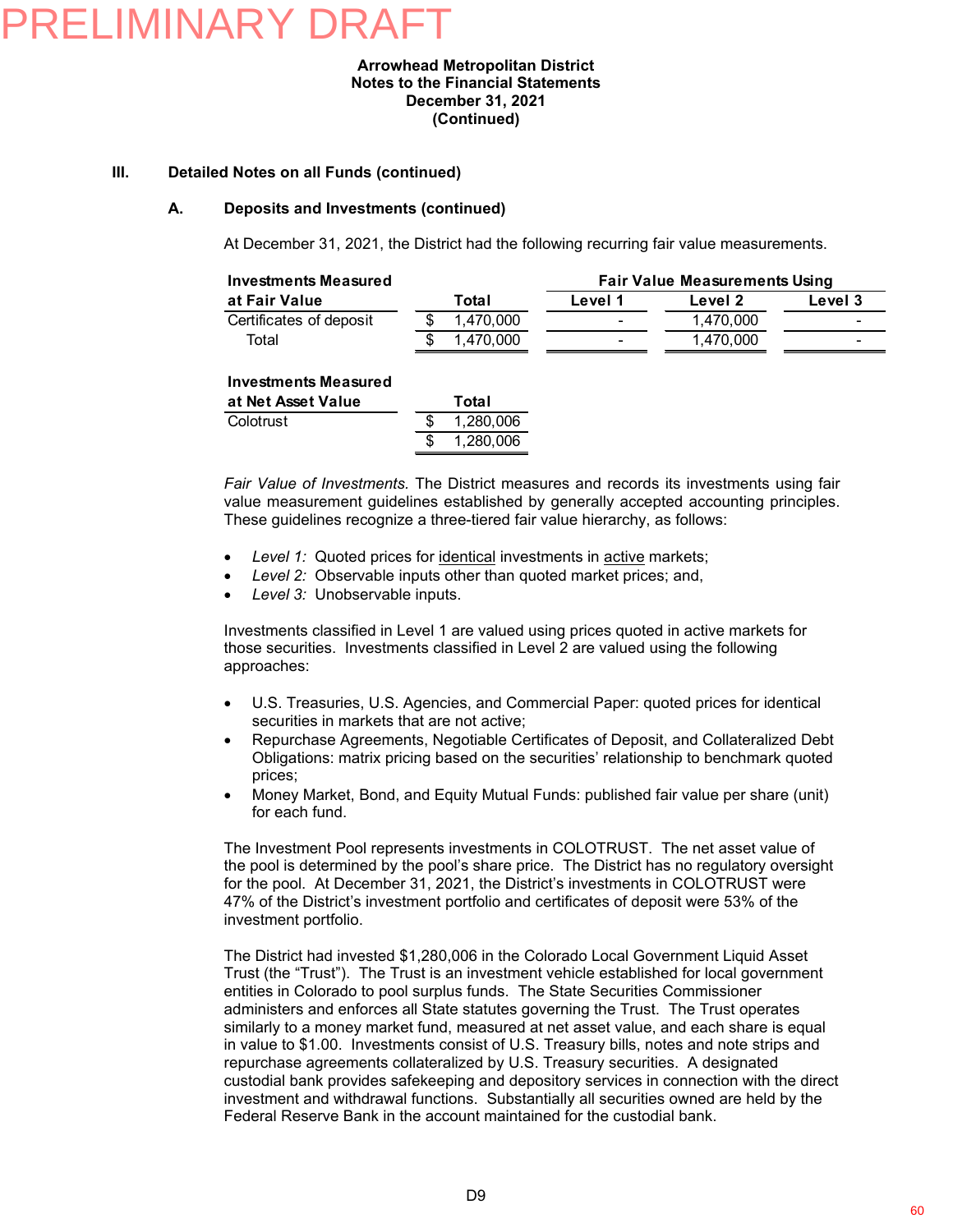### FI IMINARY DF

#### **Arrowhead Metropolitan District Notes to the Financial Statements December 31, 2021 (Continued)**

#### **III. Detailed Notes on all Funds (continued)**

#### **B. Capital Assets**

An analysis of the changes in capital assets for the year ended December 31, 2021, follows:

|                                    | <b>Beginning</b> |                  |                  | Ending         |
|------------------------------------|------------------|------------------|------------------|----------------|
|                                    | <b>Balance</b>   | <b>Increases</b> | <b>Decreases</b> | <b>Balance</b> |
| Non-depreciable assets:            |                  |                  |                  |                |
| Land - parking lot                 | \$<br>7,500,000  |                  |                  | 7,500,000      |
| Water rights                       | 294,817          |                  |                  | 294,817        |
| Construction in progress           | 30,730           | 163,813          |                  | 194,543        |
| Depreciable assets:                |                  |                  |                  |                |
| Equipment and vehicles             | 636,298          |                  |                  | 636,298        |
| Parking lot improvements           | 1,354,609        |                  |                  | 1,354,609      |
| Roads and landscaping              | 12,993,138       |                  |                  | 12,993,138     |
| Total capital assets               | 22,809,592       | 163,813          |                  | 22,973,405     |
| Less accumulated depreciation for: |                  |                  |                  |                |
| Equipment and vehicles             | (433, 265)       | (58, 699)        |                  | (491, 964)     |
| Parking lot improvements           | (562,645)        | (29, 914)        |                  | (592, 559)     |
| Roads and landscaping              | (7,528,000)      | (398,859)        |                  | (7,926,859)    |
| Total accumulated depreciation     | (8, 523, 910)    | (487, 472)       |                  | (9,011,382)    |
| <b>Net Capital Assets</b>          | \$14,285,682     | (323, 659)       |                  | 13,962,023     |

Depreciation expense of \$451,308 was charged to the public works function and \$36,164 was charged to the transportation function for a total 2021 depreciation expense of \$487,472.

#### **C. Long-term Debt**

The District had the following long-term debt outstanding during the fiscal year:

#### **1. General Obligation Refunding Bonds, Series 2011**

\$4,315,000 General Obligation Refunding Bonds, Series 2011, dated December 1, 2011, with interest of 3.625% to 4.1% payable semiannually on June 1 and December 1 of each year. The bonds maturing on or after December 1, 2021, are subject to redemption prior to maturity at the option of the District, in whole or in part, in any order determined by the District and by lot within maturity, at any time on and after December 1, 2021, at a redemption price equal to 100% of the principal amount to be redeemed, without premium, plus interest accrued at the date of redemption.

The bonds were issued for the purpose of refunding \$4,310,000 of the District's General Obligation Refunding Bonds, Series 2001. The District completed the refunding to level and extend its annual debt service payments which will enable the District to maintain a lower annual debt service mill levy rate.

The District also obtained an economic gain (difference between the present values of the old and new debt service payments) of \$211,940 on the refunding.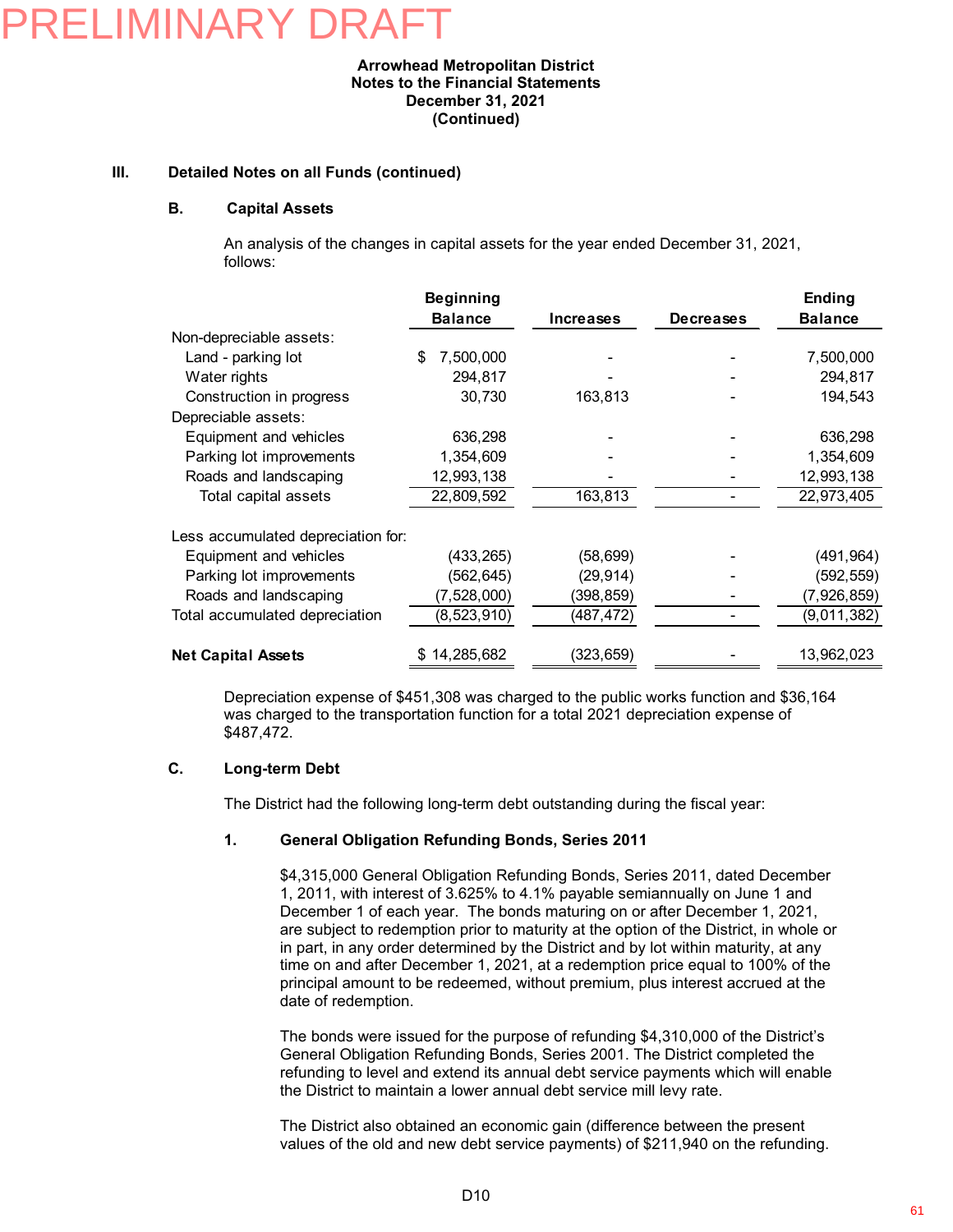#### **Arrowhead Metropolitan District Notes to the Financial Statements December 31, 2021 (Continued)**

#### **III. Detailed Notes on all Funds (continued)**

#### **C. Long-term Debt (continued)**

#### **1. General Obligation Refunding Bonds, Series 2011 (continued)**

The bonds were fully refunded in 2021 through the issuance of the General Obligation Refunding Bonds, Series 2019. As a result, the bonds are considered to be defeased and have been removed from the financial statements.

#### **2. General Obligation Refunding Bonds, Series 2017**

\$8,385,000 General Obligation Refunding Bonds, Series 2017, dated January 18, 2017, with interest of 2.29% payable semiannually on June 1 and December 1 of each year. The bonds are subject to Mandatory Sinking Fund Redemption prior to maturity in part, by lot, upon payment of par and accrued interest, at a redemption price not to exceed 100% of principal amount redeemed, on December 1 each year until final maturity December 1, 2031.

The bonds were issued for the purpose of refunding \$7,570,000 of the District's General Obligation Refunding Bonds, Series 2009, and to pay the cost of issuing the bonds. The proceeds were deposited with an escrow agent to provide for future debt service payments on the refunded Series 2009 bonds.

The District also obtained an economic gain (difference between the present values of the old and new debt service payments) of \$600,154 on the refunding.

#### **3. General Obligation Refunding Bonds, Series 2019**

\$2,030,000 General Obligation Refunding Bonds, Series 2019, dated December 9, 2019, with interest of 2.41% payable semiannually on June 1 and December 1 of each year. The bonds are subject to Mandatory Sinking Fund Redemption, prior to maturity, in part, at a price of par, plus accrued interest to the redemption date, on December 1 each year until final maturity December 1, 2032.

The bonds were issued for the purpose of refunding \$1,985,000 of the District's General Obligation Refunding Bonds, Series 2009, and to pay the cost of issuing the bonds. The proceeds were deposited with an escrow agent to pay the accrued interest and outstanding principal of the Series 2009 bonds.

The District also obtained an economic gain (difference between the present values of the old and new debt service payments) of \$221,196 on the refunding.

#### **4. General Obligation Refunding Bonds, Series 2021**

\$1,650,000 General Obligation Refunding Bonds, Series 2021, dated December 1, 2021, with interest of 2.42% payable semiannually on June 1 and December 1 of each year. The bonds are subject to Mandatory Sinking Fund Redemption, prior to maturity, in part, at a price of par, plus accrued interest to the redemption date, on December 1 each year until final maturity December 1, 2032.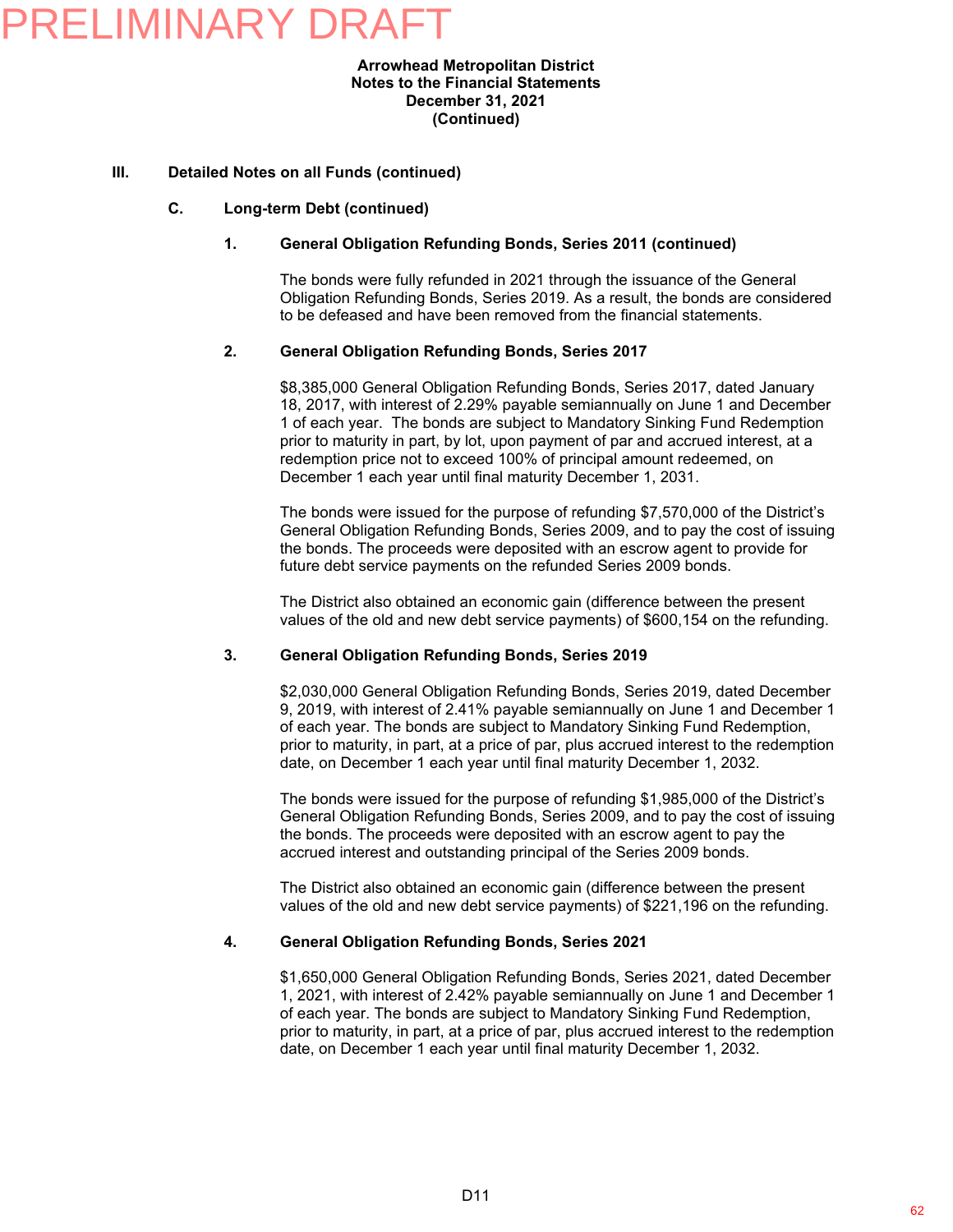#### **Arrowhead Metropolitan District Notes to the Financial Statements December 31, 2021 (Continued)**

#### **III. Detailed Notes on all Funds (continued)**

#### **C. Long-term Debt (continued)**

#### **4. General Obligation Refunding Bonds, Series 2021 (continued)**

The bonds were issued for the purpose of refunding \$1,610,000 of the District's General Obligation Refunding Bonds, Series 2011, and to pay the cost of issuing the bonds. The proceeds were deposited with an escrow agent to pay the outstanding principal of the Series 2011 bonds.

The District also obtained an economic gain (difference between the present values of the old and new debt service payments) of \$100,912 on the refunding.

Annual debt service requirements to maturity for the general obligation bonds are as follows:

|             | Principal |           | Interest  |            | Total |
|-------------|-----------|-----------|-----------|------------|-------|
| 2022        | \$        | 845,000   | 222,229   | 1,067,229  |       |
| 2023        |           | 845,000   | 202,687   | 1,047,687  |       |
| 2024        |           | 865,000   | 182,973   | 1,047,973  |       |
| 2025        |           | 885,000   | 162,789   | 1,047,789  |       |
| 2026        |           | 905,000   | 142,140   | 1,047,140  |       |
| 2027 - 2031 |           | 4,935,000 | 381,728   | 5,316,728  |       |
| 2032 - 2032 |           | 240,000   | 5,787     | 245,787    |       |
| Total       |           | 9,520,000 | 1,300,333 | 10,820,333 |       |

The District had the following changes in debt for the year ended December 31, 2021:

|                         | <b>Beginning</b><br><b>Balance</b> | <b>Additions</b> | <b>Reductions</b> | <b>Ending</b><br><b>Balance</b> | Due Within<br><b>One Year</b> |
|-------------------------|------------------------------------|------------------|-------------------|---------------------------------|-------------------------------|
| Bonds payable:          |                                    |                  |                   |                                 |                               |
| G.O. Bonds, Series 2011 | 1,610,000<br>\$.                   |                  | (1,610,000)       | -                               | $\overline{\phantom{a}}$      |
| Premium on 2011 bonds   | 59.419                             |                  | (59, 419)         |                                 | $\overline{\phantom{0}}$      |
| G.O. Bonds, Series 2017 | 6,800,000                          |                  | (660,000)         | 6,140,000                       | 685,000                       |
| G.O. Bonds, Series 2019 | 1.885.000                          |                  | (155,000)         | 1,730,000                       | 160,000                       |
| G.O. Bonds, Series 2021 | ٠                                  | 1,650,000        |                   | 1,650,000                       | $\overline{\phantom{0}}$      |
|                         | \$10.354.419                       | 1.650.000        | (2,484,419)       | 9.520.000                       | 845.000                       |
|                         |                                    |                  |                   |                                 |                               |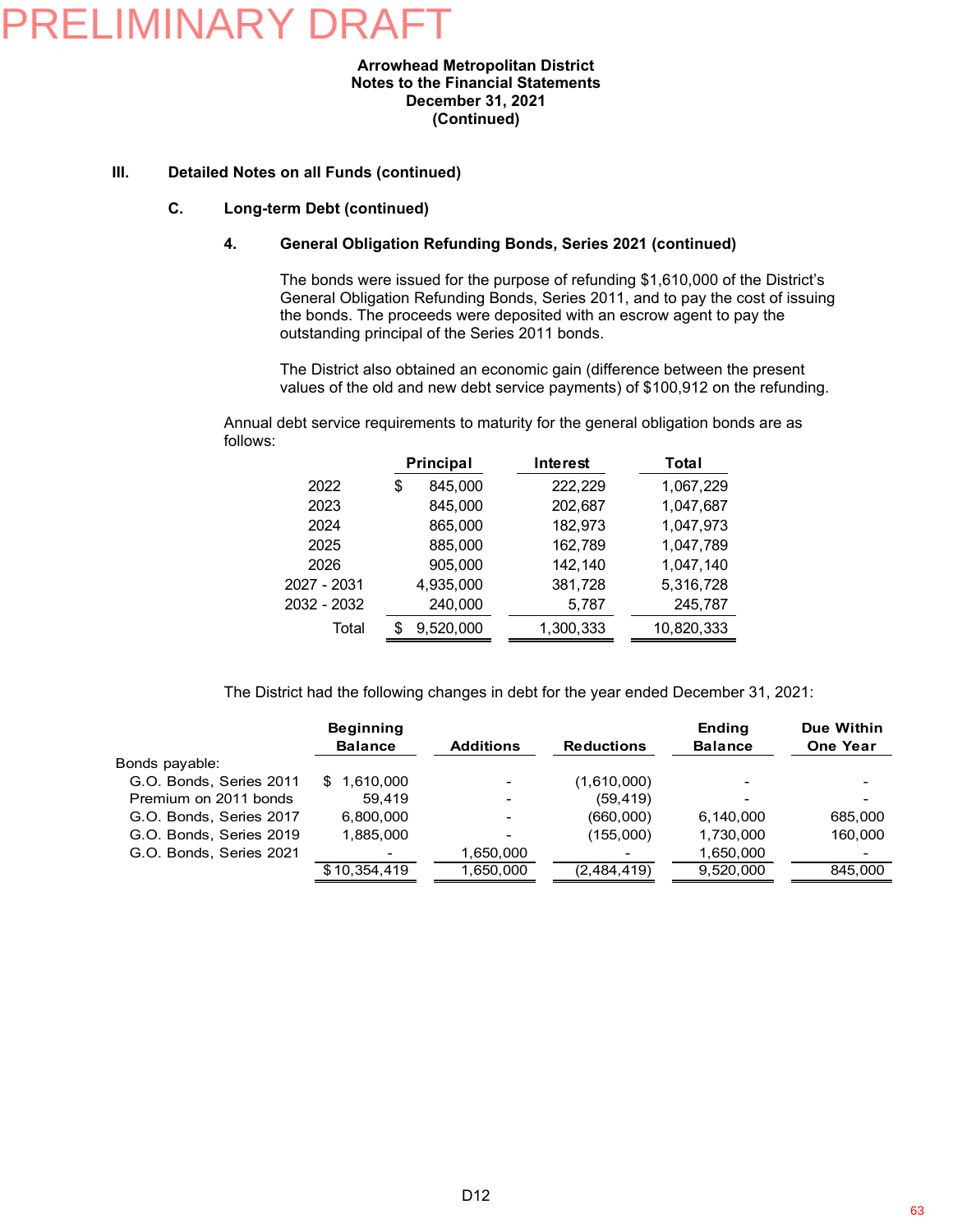#### **Arrowhead Metropolitan District Notes to the Financial Statements December 31, 2021 (Continued)**

#### **IV. Other Information**

#### **A. Risk Management**

#### **Colorado Special Districts Property and Liability Pool**

The District is exposed to various risks of loss related to torts, thefts of, damage to, or destruction of assets; errors or omissions; or injuries to employees.

The District is a member of the Colorado Special Districts Property and Liability Pool (Pool) as of December 31, 2014. The Pool is an organization created by intergovernmental agreement to provide property, liability, public officials' liability, boiler and machinery, and workers compensation coverage to its members. The Pool provides coverage for property claims and liability coverage claims and workers' compensation. Settled claims have not exceeded this coverage in the past three years.

The District pays annual premiums to the Pool for liability, property, and public officials' coverage. In the event aggregated losses incurred by the Pool exceed amounts recoverable from reinsurance contracts and funds accumulated by the Pool, the Pool may require additional contributions from the Pool members. Any excess funds which the Pool determines are not needed for purposes of the Pool may be returned to the member pursuant to a distribution formula.

A summary of audited statutory basis financial information for the Pool as of and for the year ended December 31, 2020 (the latest audited information available) is as follows:

| <b>Assets</b>            | 59,612,386       |
|--------------------------|------------------|
|                          |                  |
| Liabilities              | 37,710,994       |
| Capital and surplus      | 21,901,392       |
| Total                    | \$<br>59,612,386 |
|                          |                  |
| Revenue                  | \$<br>22.950.296 |
| Underwriting expenses    | 23,825,575       |
| Underwriting gain (loss) | (875, 279)       |
| Other income             | 903,033          |
| Net income (loss)        | \$<br>27,754     |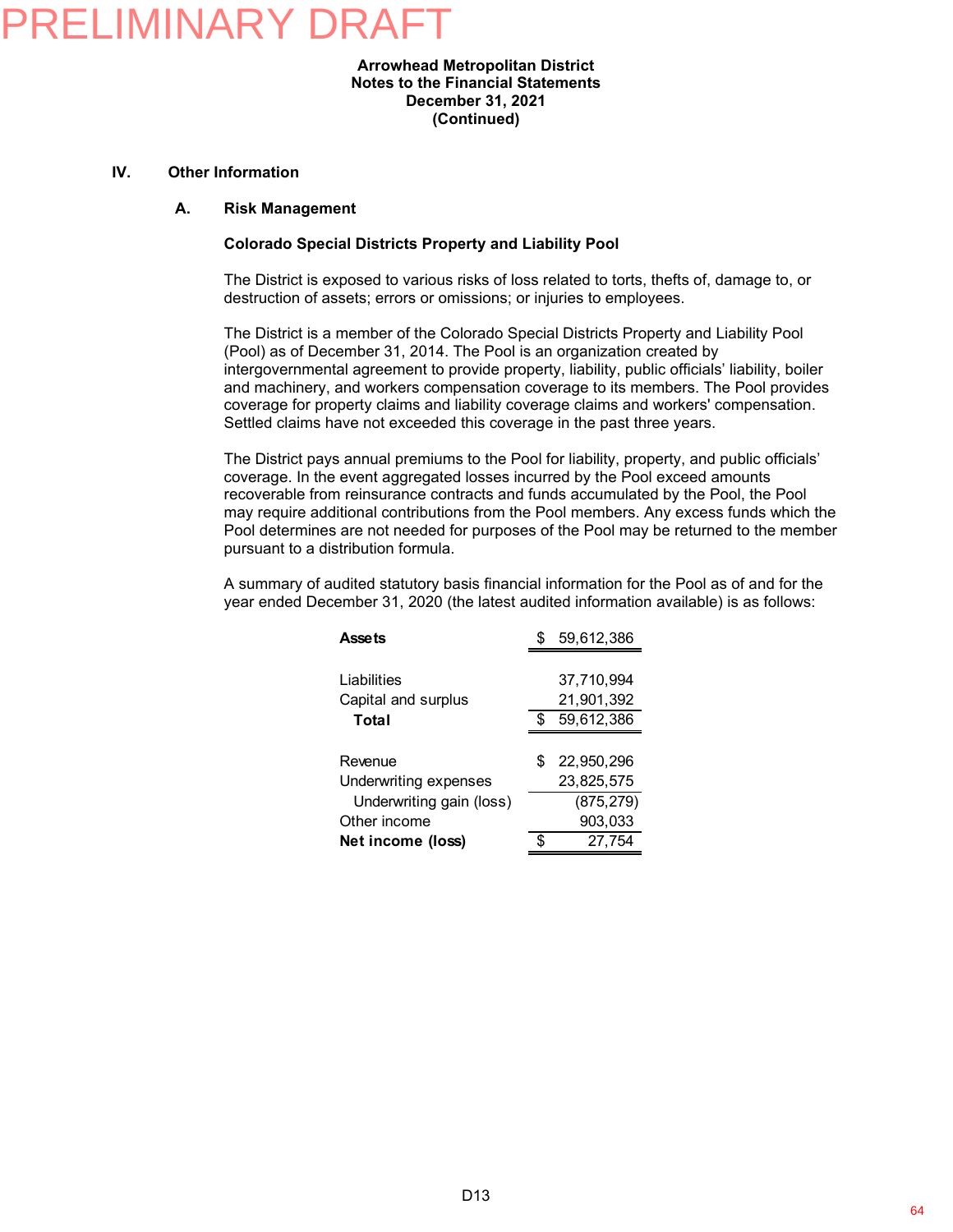#### **Arrowhead Metropolitan District Notes to the Financial Statements December 31, 2021 (Continued)**

#### **V. Intergovernmental Agreements**

#### **A. Upper Eagle Regional Water Authority**

The District is a participant in the Upper Eagle Regional Water Authority (the "Authority"). The Authority was formed pursuant to an establishing contract on September 18, 1984, by the following entities located in Eagle County, Colorado (the "Contracting Parties"):

Arrowhead Metropolitan District Town of Avon Beaver Creek Metropolitan District Berry Creek Metropolitan District Eagle-Vail Metropolitan District Edwards Metropolitan District

The purposes of the Authority are to supply water for domestic and other public and private purposes; to provide all necessary water diversion works, reservoirs, treatment works and facilities, equipment and appurtenances incident thereto; to effect the development of water resources, systems or facilities, in whole or in part, for the use and benefit of the Contracting Parties, their inhabitants, and others; and to provide efficient, effective, and reliable water service.

The Authority is to remain in effect until it has no bonds, notes or other obligations outstanding and the Contracting Parties unanimously consent to its dissolution. The initial term of this Authority Agreement shall be ten (10) years ending on December 31, 2023, but such term shall be subject to automatic renewal and extension for successive ten (10) year terms thereafter unless all of the Contracting Parties unanimously approve changes to this Authority Agreement during any extended term, to be effective on the first day of the extended term, including provision for payment of all bonds, notes and other obligations outstanding in accordance with their terms. At December 31, 2020, the Authority had debt with maturities through the year 2042.

Dissolution of the Authority requires the unanimous consent of the Contracting Parties and provision for a successor entity that will continue to provide service to the water service customers. Any provision for dissolution shall provide either that all the Authority's financial obligations be paid in full or that funds sufficient for the payment of the Authority's obligations be placed in escrow. Upon dissolution without conveyance of all water rights and assets to a successor entity, the interest in the net position of the Authority including interests in unallocated water rights shall be distributed to each contracting party in proportion to the average annual amount of treated water sold within the boundaries of each Contracting Party.

The Contracting Parties, including the District, and other parties served by contract have previously conveyed to the Authority their individual water systems, except for certain golf course water systems, raw water storage and raw water irrigation systems, subject to existing agreements between the Authority and any Contracting Party. The customers of the Contracting Parties thereby became water service customers of the Authority. The Authority shall make Rules and Regulations concerning the operation of the Authority's Water System. These water systems were accepted by the Authority in "as is" condition and (subject to any contract obligations) all future maintenance, repair and upgrade expenses became the obligations of the Authority, and not the obligations of the Contracting Parties or the third party served by contract. In connection therewith, on February 25, 2015 the District adopted a resolution terminating collection of future water tap fees by the District (except for tap fees for properties on Arrowhead Mountain which will continue until the District's 2011 bonds are paid off; current maturity is December 1, 2031).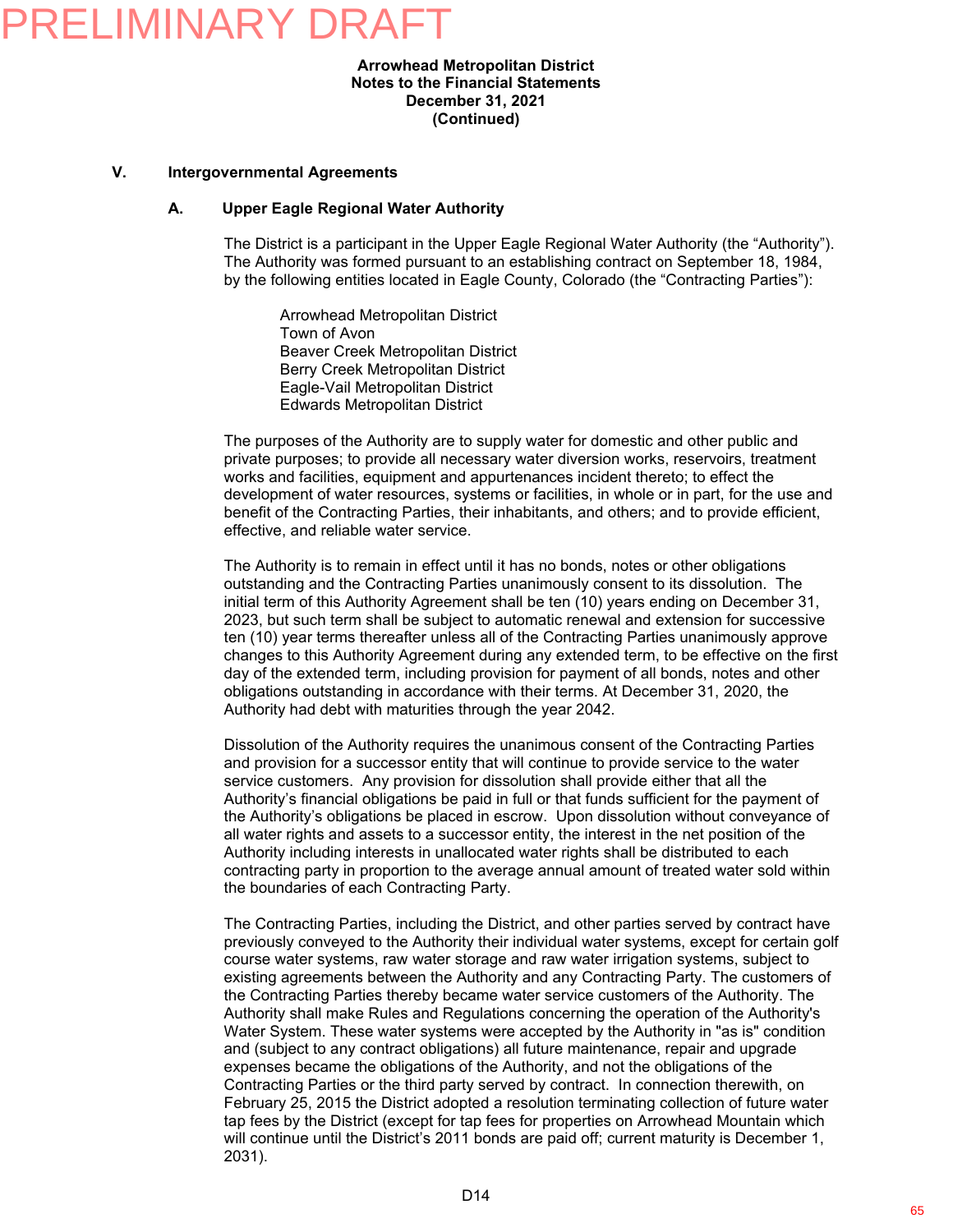#### **Arrowhead Metropolitan District Notes to the Financial Statements December 31, 2021 (Continued)**

#### **V. Intergovernmental Agreements (continued)**

#### **A. Upper Eagle Regional Water Authority (continued)**

The Contracting Parties have leased and/or conveyed to the Authority all of the Contracting Parties' right, title and interests in and to the Contracting Parties' water rights, including the right to use all diversion ditches, pipelines, headgates and structures, reservoirs or other storage structures, pumps, casings, and other improvements and easements associated or used in connection with the water rights, for the Authority's use in carrying out its functions and providing water service.

A summary of audited financial information for the Authority as of and for the year ended December 31, 2020 (the latest audited information available) is as follows:

| Assets:                                               |                  |
|-------------------------------------------------------|------------------|
| Current                                               | \$<br>37,785,263 |
| Other                                                 | 8,850,149        |
| Property and equipment                                | 79,548,908       |
| <b>Total Assets</b>                                   | 126, 184, 320    |
| Deferred Outflow of Resources                         | 442,751          |
| <b>Total Assets and Deferred Outflow of Resources</b> | \$126,627,071    |
| <b>Liabilities and Net Position:</b>                  |                  |
| Current                                               | \$<br>4,197,004  |
| Long-term debt                                        | 59, 124, 998     |
| Net position                                          | 63,305,069       |
| <b>Total Liabilities and Net Position</b>             | \$126,627,071    |
|                                                       |                  |
| <b>Operations:</b>                                    |                  |
| Operating revenue                                     | \$<br>13,273,780 |
| Operating expense                                     | 14,735,970       |
| <b>Operating income</b>                               | (1,462,190)      |
| Other income                                          | 330,936          |
| Other expense                                         | (1,039,327)      |
| Net (loss)                                            | (2, 170, 581)    |
| <b>Capital contributions</b>                          | 4,167,494        |
| <b>Net Position - Beginning</b>                       | 61,308,156       |
| <b>Net Position - Ending</b>                          | \$<br>63,305,069 |

#### **Upper Eagle Regional Water Authority**

### **VI. Developer Contracts**

#### **A. Vail Resorts**

Vail Resorts ("VR") was the primary developer within the District. Effective January 1, 2004, the District entered into an Operations Agreement with VR to perform operations and maintenance services for the District's road improvements. This agreement was effective through December 31, 2017.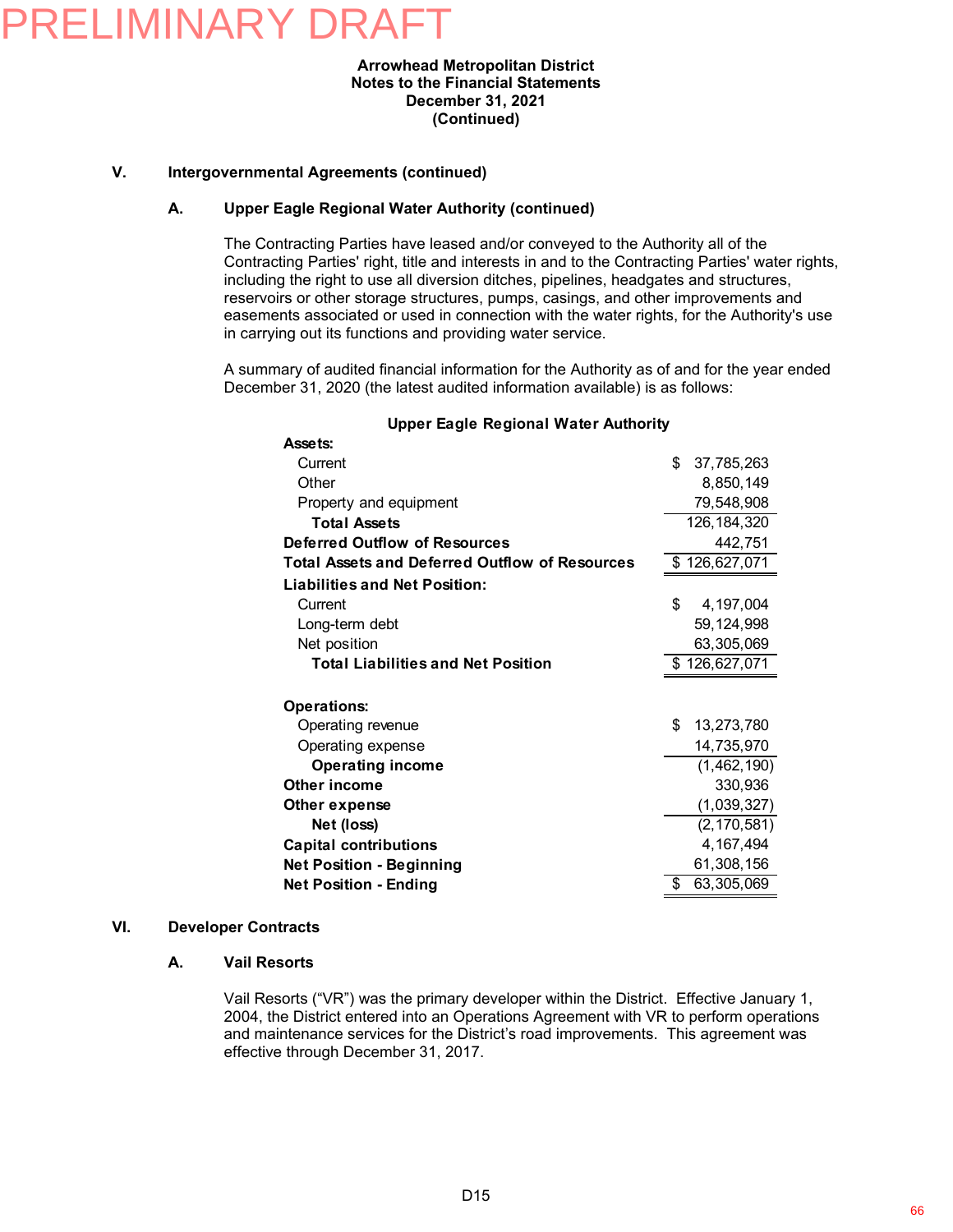#### **Arrowhead Metropolitan District Notes to the Financial Statements December 31, 2021 (Continued)**

#### **VI. Developer Contracts (continued)**

#### **A. Vail Resorts (continued)**

Effective January 1, 2018, the District entered into a new Operations Agreement with VR to perform operations and maintenance services for the District's road improvements. This agreement is effective through December 31, 2018, and automatically renews for two separate successive periods of one year each.

Effective January 1, 2021, the District entered into the first amendment to the new Operations Agreement with VR to perform operations and maintenance services for the District's road improvements. This agreement is effective through December 31, 2021, and automatically renews for five separate successive periods of one year each.

The District is to reimburse VR for costs related to these services. In connection with this agreement, the District also signed a Lease Agreement for the use of a maintenance facility owned by Vail Resorts Development Co., a subsidiary of VR. The Lease Agreement required monthly lease payments of \$4,366.87 through the year. Annual increases in future years will be based on the Consumer Price Index – All Urban Consumers for the Denver-Boulder area.

Costs incurred during 2021 under the terms of the Operations Agreement and Lease Agreements amounted to \$245,786 and \$50,496, respectively.

The District also contracts with VR to operate the District's transportation system. During 2021, the District paid VR \$226,271 for transportation services.

The District owed VR \$69,667 at December 31, 2021.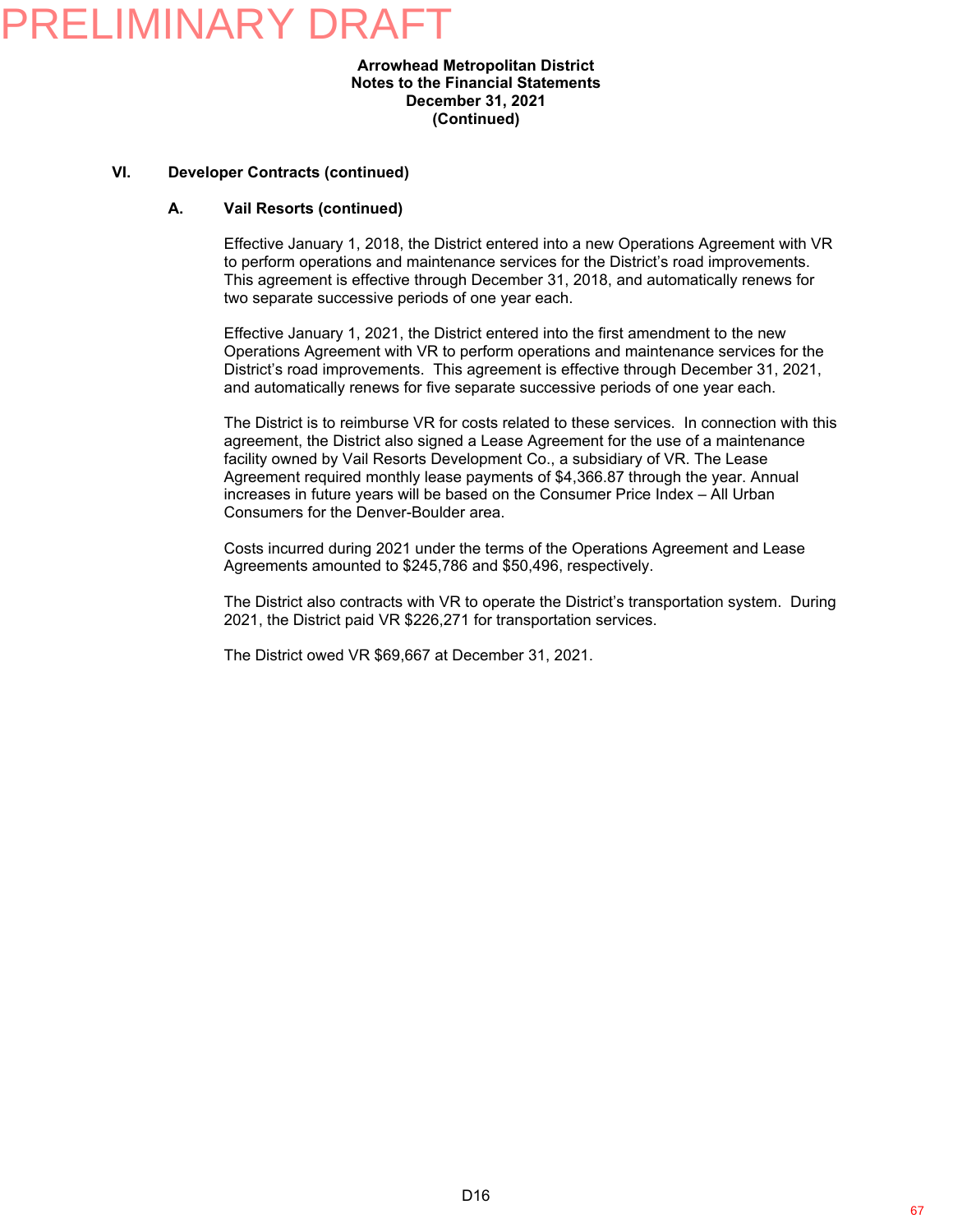**REQUIRED SUPPLEMENTARY INFORMATION**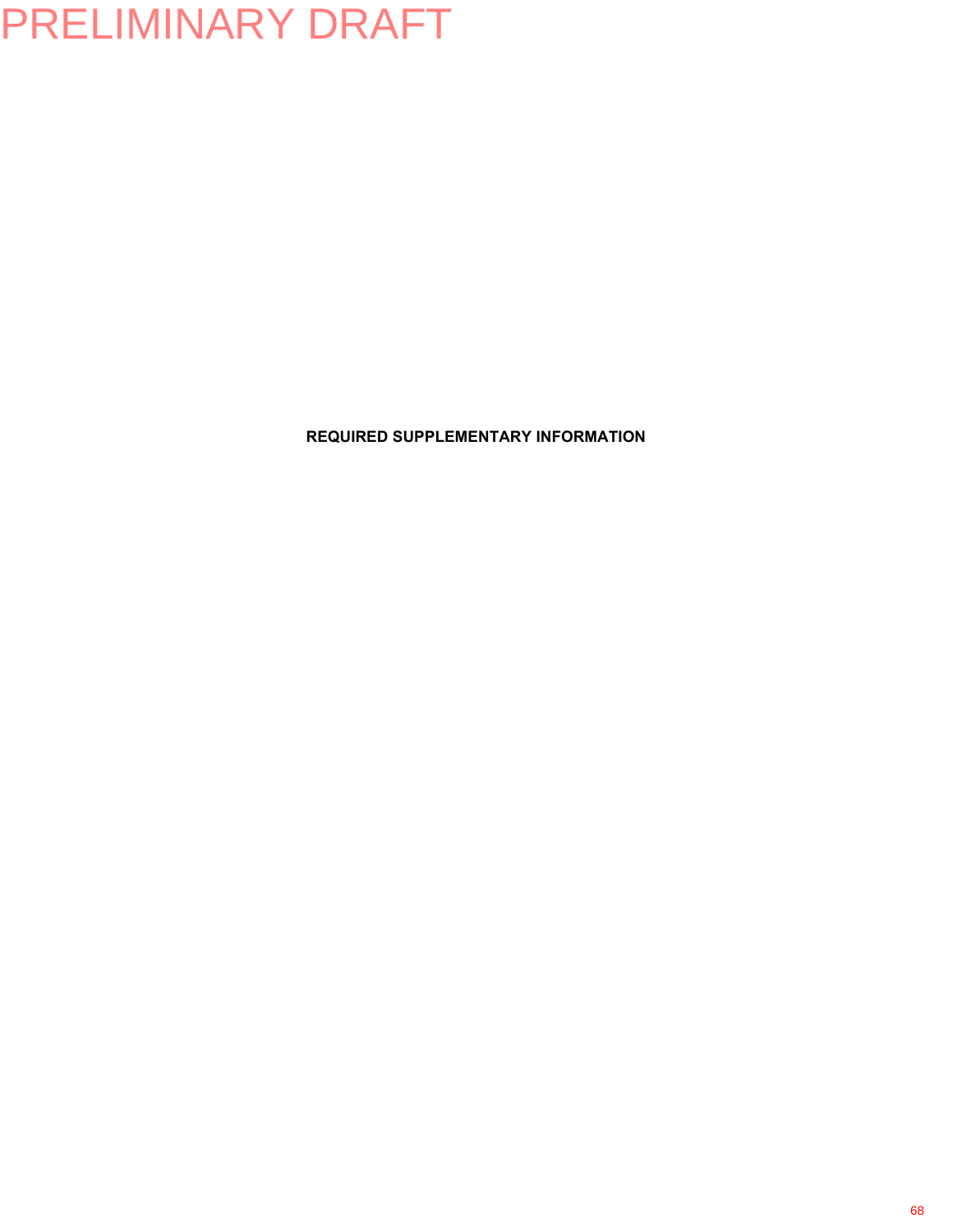#### **Schedule of Revenues, Expenditures and Changes in Fund Balance Arrowhead Metropolitan District (With Comparative Actual Amounts For the Year Ended 2020) For the Year Ended December 31, 2021 Governmental Funds - General Fund Budget and Actual**

|                                              |                                        | 2021                |                                                                            | 2020              |
|----------------------------------------------|----------------------------------------|---------------------|----------------------------------------------------------------------------|-------------------|
|                                              | Original<br>and Final<br><b>Budget</b> | <b>Actual</b>       | Final<br><b>Budget</b><br><b>Variance</b><br><b>Positive</b><br>(Negative) | <b>Actual</b>     |
| <b>Revenues:</b>                             |                                        |                     |                                                                            |                   |
| Interest                                     | 23,780                                 | 19,448              | (4, 332)                                                                   | 33,940            |
| Property taxes                               | 1,172,942                              | 1,182,268<br>64,291 | 9,326<br>11,508                                                            | 1,164,074         |
| Specific ownership taxes<br>Sales tax        | 52,783<br>375,850                      | 761,337             | 385,487                                                                    | 57,872<br>212,936 |
| Charges for services                         | 45,618                                 | 45,618              |                                                                            | 45,410            |
| Lottery proceeds                             | 1,485                                  | 1,725               | 240                                                                        | 1,477             |
| Other income                                 | 100                                    | 6,362               | 6,262                                                                      | 8,875             |
| <b>Total Revenues</b>                        | 1,672,558                              | 2,081,049           | 408,491                                                                    | 1,524,584         |
| <b>Expenditures:</b>                         |                                        |                     |                                                                            |                   |
| General government:                          |                                        |                     |                                                                            |                   |
| Office overhead                              | 16,154                                 | 15,510              | 644                                                                        | 11,931            |
| Legal                                        | 7,725                                  | 8,749               | (1,024)                                                                    | 9,721             |
| Audit                                        | 6,800                                  | 6,800               |                                                                            | 6,500             |
| Insurance                                    | 10,955                                 | 10,484              | 471                                                                        | 10,390            |
| Director's fees                              | 5,500                                  | 5,400               | 100                                                                        | 4,100             |
| Treasurer's fees                             | 35,187                                 | 35,510              | (323)                                                                      | 34,962            |
| Operating fees                               | 66,522                                 | 64,251              | 2,271                                                                      | 80,539            |
| Contingency<br>Public works                  | 75,000                                 |                     | 75,000                                                                     |                   |
| Maintenance and snow removal                 | 376,374                                | 420,299             | (43, 925)                                                                  | 376,901           |
| Transportation                               | 334,403                                | 226,271             | 108,132                                                                    | 287,656           |
| Capital expenditures                         | 738,643                                | 583,586             | 155,057                                                                    | 177,910           |
| <b>Total General Government Expenditures</b> | 1,673,263                              | 1,376,860           | 296,403                                                                    | 1,000,610         |
| <b>Other Financing Sources:</b>              |                                        |                     |                                                                            |                   |
| Transfers out                                | (260, 109)                             | (243, 482)          | 16,627                                                                     | (260,157)         |
| <b>Total Other Financing Sources</b>         | (260,109)                              | (243,482)           | 16,627                                                                     | (260,157)         |
| <b>Net Change in Fund Balance</b>            | (260, 814)                             | 460,707             | 721,521                                                                    | 263,817           |
| <b>Fund Balance - Beginning</b>              | 2,397,193                              | 2,507,160           | 109,967                                                                    | 2,243,343         |
| <b>Fund Balance - Ending</b>                 | 2,136,379                              | 2,967,867           | 831,488                                                                    | 2,507,160         |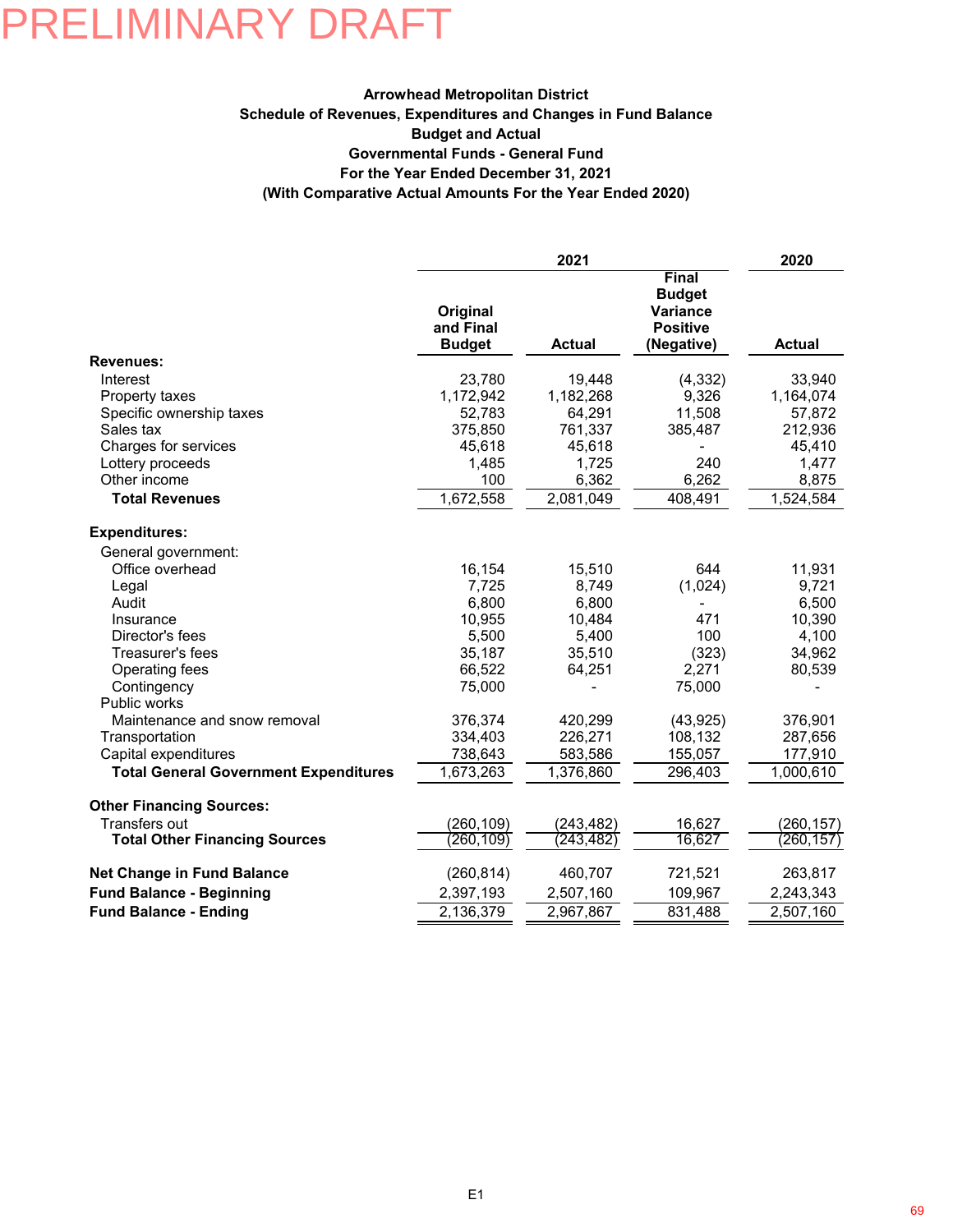**SUPPLEMENTARY INFORMATION**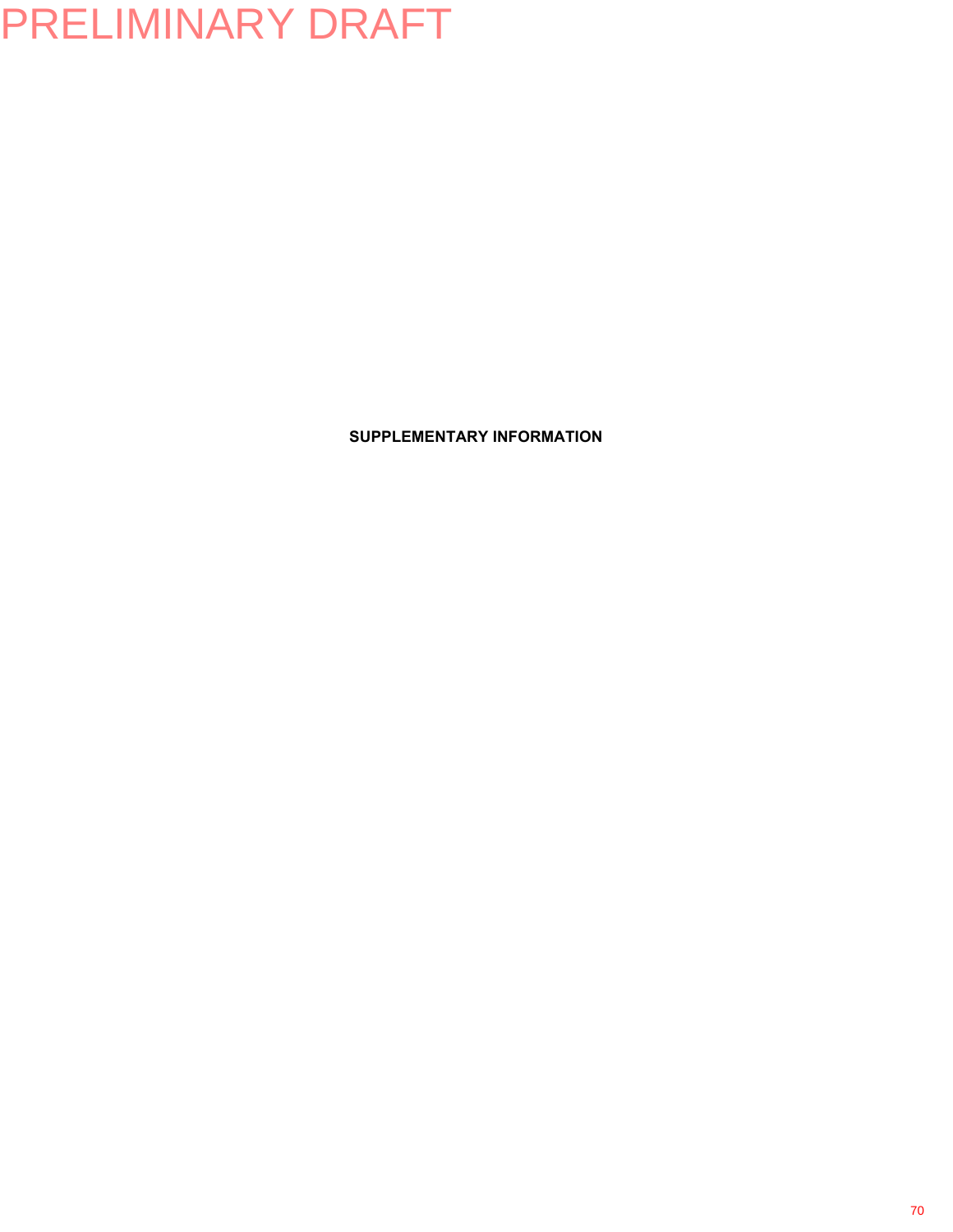### **Schedule of Revenues, Expenditures and Changes in Fund Balance Arrowhead Metropolitan District (With Comparative Actual Amounts For the Year Ended 2020) For the Year Ended December 31, 2021 Governmental Funds - Debt Service Fund Budget and Actual**

|                                        |                                        | 2021          |                                                                            | 2020          |
|----------------------------------------|----------------------------------------|---------------|----------------------------------------------------------------------------|---------------|
|                                        | Original<br>and Final<br><b>Budget</b> | <b>Actual</b> | Final<br><b>Budget</b><br><b>Variance</b><br><b>Positive</b><br>(Negative) | <b>Actual</b> |
| <b>Revenues:</b>                       |                                        |               |                                                                            |               |
| Property taxes                         | 806,897                                | 813,309       | 6,412                                                                      | 800,798       |
| Specific ownership taxes               | 36,310                                 | 44,226        | 7,916                                                                      | 39,809        |
| Interest                               | 2,646                                  | 3,532         | 886                                                                        | 5,734         |
| <b>Total Revenues</b>                  | 845,853                                | 861,067       | 15,214                                                                     | 846,341       |
| <b>Expenditures:</b>                   |                                        |               |                                                                            |               |
| General government:                    |                                        |               |                                                                            |               |
| Treasurer fees                         | 24,207                                 | 24,414        | (207)                                                                      | 24,037        |
| Debt service:                          |                                        |               |                                                                            |               |
| Bond principal                         | 815,000                                | 815,000       |                                                                            | 800,000       |
| <b>Bond interest</b>                   | 263,545                                | 263,545       |                                                                            | 280,952       |
| Paying agent fees                      | 3,210                                  | 1,590         | 1,620                                                                      | 1,510         |
| Bond issuance costs                    | 40,000                                 | 29,930        | (10,070)                                                                   |               |
| <b>Total Expenditures</b>              | 1,145,962                              | 1,134,479     | 11,483                                                                     | 1,106,499     |
| <b>Other Financing Sources (Uses):</b> |                                        |               |                                                                            |               |
| <b>Bond Proceeds</b>                   | 1,650,000                              | 1,650,000     |                                                                            |               |
| Payment to refunded bond escrow agent  | (1,610,000)                            | (1,610,000)   |                                                                            |               |
| Transfers in                           | 260,109                                | 243,482       | (16, 627)                                                                  | 260,157       |
| <b>Total Other Financing (Uses)</b>    | 300,109                                | 283,482       | (16, 627)                                                                  | 260,157       |
| Net Change in Fund Balance             |                                        | 10,070        | 10,070                                                                     | (1)           |
| <b>Fund Balance - Beginning</b>        | 33,797                                 | 33,797        |                                                                            | 33,798        |
| <b>Fund Balance - Ending</b>           | 33,797                                 | 43,867        | 10,070                                                                     | 33,797        |
|                                        |                                        |               |                                                                            |               |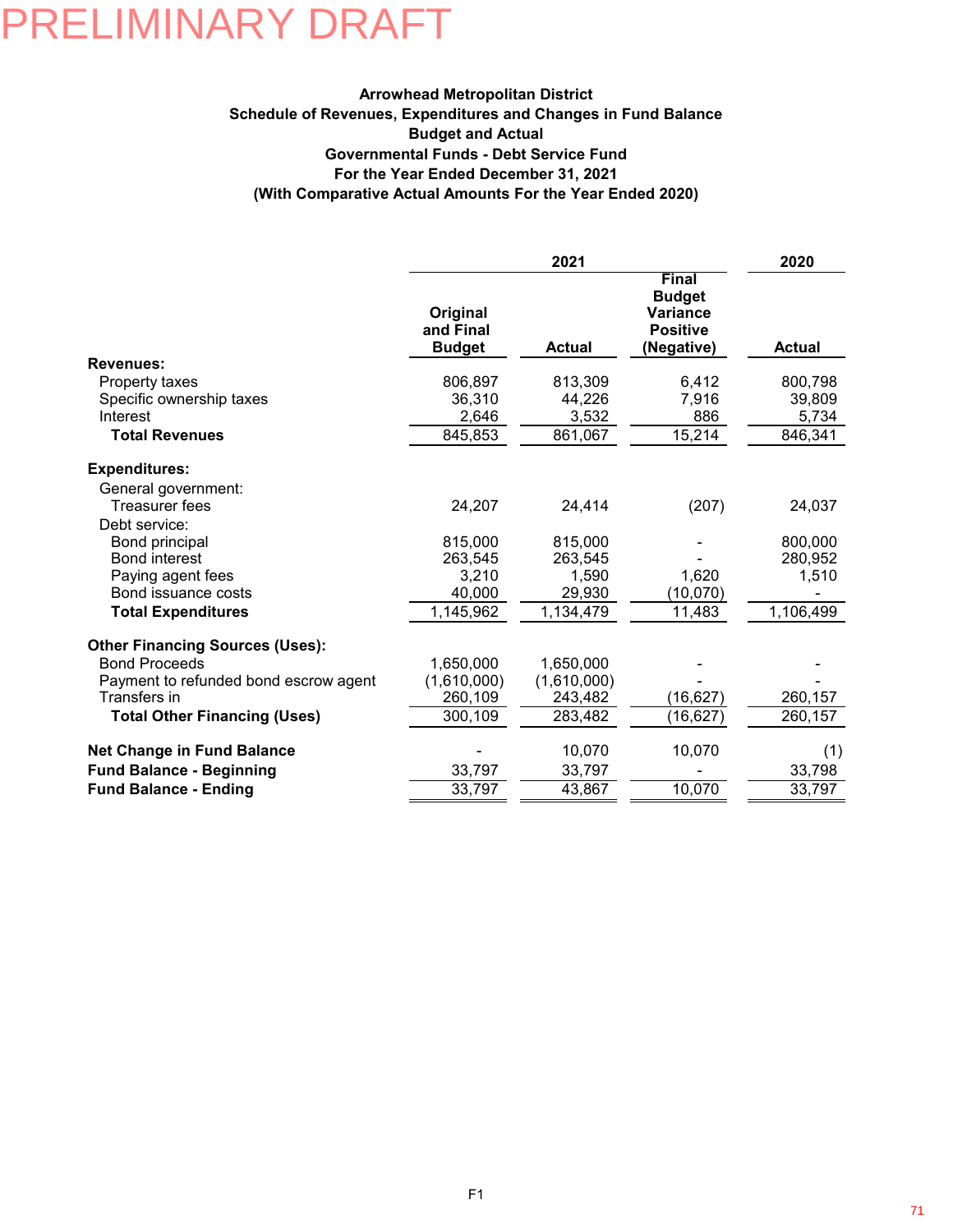### **December 31, 2021 and Property Taxes Collected History of Assessed Valuation, Mill Levy Arrowhead Metropolitan District**

| <b>Calendar</b><br>Year<br><b>Ended</b> | <b>Prior Year</b><br>All<br><b>Assessed Valuation</b><br><b>Funds</b><br><b>For Current Year</b><br><b>Mills</b> |        | <b>Property Taxes</b><br><b>Total All Funds</b> | <b>Percent</b><br><b>Collected</b><br>to |        |
|-----------------------------------------|------------------------------------------------------------------------------------------------------------------|--------|-------------------------------------------------|------------------------------------------|--------|
| December 31                             | <b>Property Tax Levy</b>                                                                                         | Levied | Levied                                          | <b>Collected</b>                         | Levied |
| 2005                                    | 78,263,640                                                                                                       | 20.00  | 1,565,273                                       | 1,565,123                                | 100.0% |
| 2006                                    | 86,092,500                                                                                                       | 20.00  | 1,721,850                                       | 1,720,168                                | 99.9%  |
| 2007                                    | 89,493,320                                                                                                       | 20.00  | 1,789,866                                       | 1,787,557                                | 99.9%  |
| 2008                                    | 115, 184, 770                                                                                                    | 17.00  | 1,958,141                                       | 1,954,281                                | 99.8%  |
| 2009                                    | 115,436,520                                                                                                      | 17.00  | 1.962.421                                       | 1,961,748                                | 100.0% |
| 2010                                    | 135,933,930                                                                                                      | 17.00  | 2,310,877                                       | 2,298,735                                | 99.5%  |
| 2011                                    | 134,150,510                                                                                                      | 17.00  | 2,280,559                                       | 2,279,856                                | 100.0% |
| 2012                                    | 99,220,770                                                                                                       | 17.00  | 1,686,787                                       | 1,684,813                                | 99.9%  |
| 2013                                    | 94,163,700                                                                                                       | 17.00  | 1,690,078                                       | 1,671,255                                | 98.9%  |
| 2014                                    | 97,905,240                                                                                                       | 17.00  | 1,664,389                                       | 1,662,558                                | 99.9%  |
| 2015                                    | 98,420,720                                                                                                       | 17.00  | 1,673,152                                       | 1,673,150                                | 100.0% |
| 2016                                    | 109,447,160                                                                                                      | 18.50  | 2,024,773                                       | 2,020,029                                | 99.8%  |
| 2017                                    | 109,618,530                                                                                                      | 18.50  | 2,027,943                                       | 2,027,454                                | 100.0% |
| 2018                                    | 108,094,500                                                                                                      | 18.50  | 1,999,748                                       | 1,996,729                                | 99.8%  |
| 2019                                    | 106,742,870                                                                                                      | 18.50  | 1,975,244                                       | 1,975,239                                | 100.0% |
| 2020                                    | 115,637,620                                                                                                      | 17.00  | 1,966,322                                       | 1,964,872                                | 99.9%  |
| 2021                                    | 116,432,580                                                                                                      | 17.00  | 1,979,839                                       | 1,995,577                                | 100.8% |
| 2022                                    | 124,965,150                                                                                                      | 14.50  | 1,812,321                                       |                                          |        |

NOTE:

Property taxes collected in any one year include collection of delinquent property taxes levied in prior years. Information received from the County Treasurer does not permit identification of specific year of levy.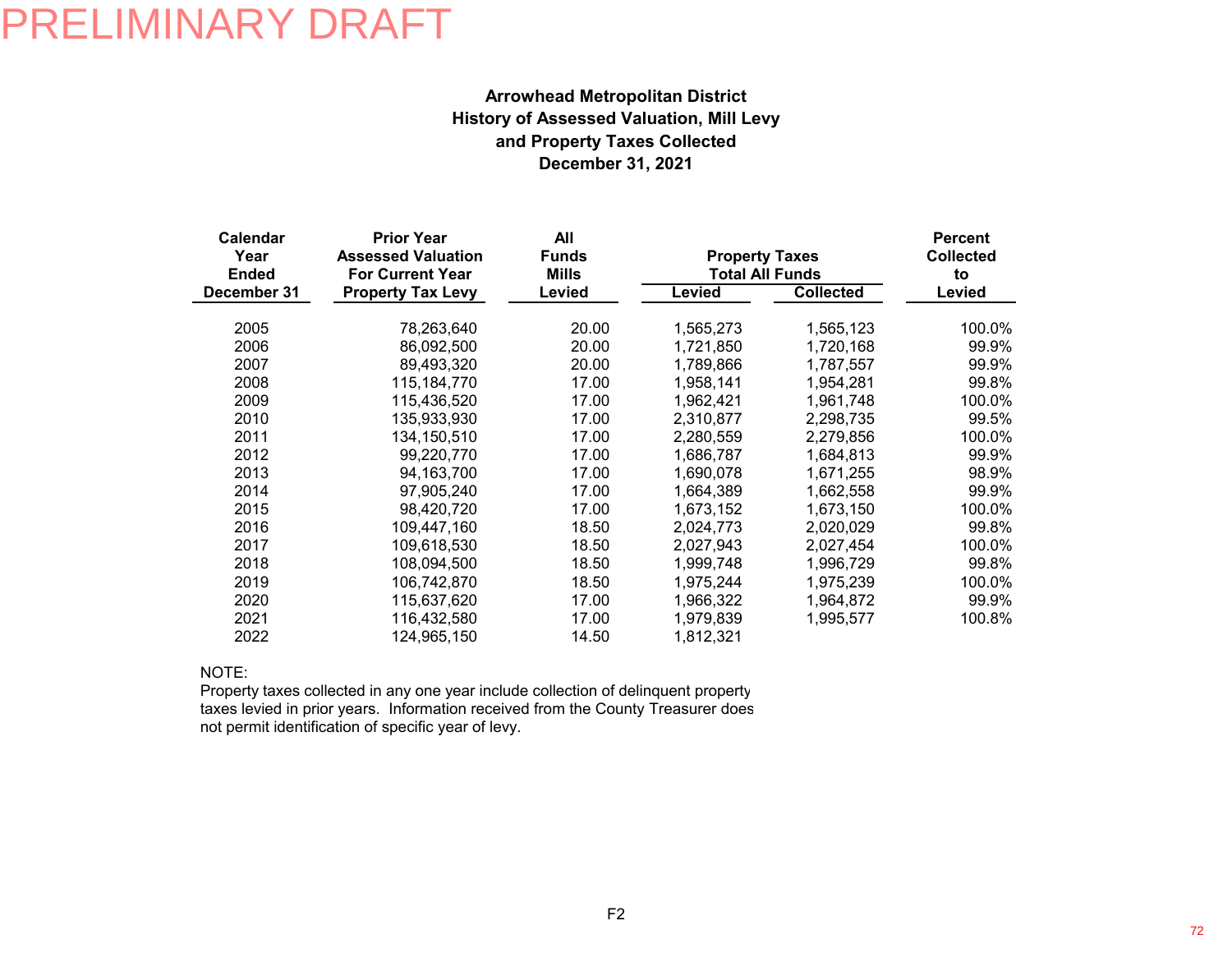#### **Arrowhead Metropolitan District December 31, 2021 Schedule of Bond Obligations and Interest Requirements to Maturity**

| <b>Bonds and</b><br>Interest<br><b>Maturing</b><br>in the<br><b>Year Ending</b> | \$8.385.000 General<br><b>Obligation Refunding Bonds</b><br>January 18, 2017, Principal Due<br>December 1, Interest at 2.29%<br>Due June 1 and December 1 |          | \$2.0300.000 General<br><b>Obligation Refunding Bonds</b><br>December 9, 2019, Principal Due<br>December 1. Interest at 2.41%<br>Due June 1 and December 1 |          | \$1,650,000 General<br><b>Obligation Refunding Bonds</b><br>December 1, 2021, Principal Due<br>December 1. Interest at 2.42%<br>Due June 1 and December 1 |          |           |           |            |
|---------------------------------------------------------------------------------|-----------------------------------------------------------------------------------------------------------------------------------------------------------|----------|------------------------------------------------------------------------------------------------------------------------------------------------------------|----------|-----------------------------------------------------------------------------------------------------------------------------------------------------------|----------|-----------|-----------|------------|
| December 31,                                                                    | Principal                                                                                                                                                 | Interest | Principal                                                                                                                                                  | Interest | Principal                                                                                                                                                 | Interest | Principal | Interest  | Total      |
| 2022                                                                            | 685,000                                                                                                                                                   | 140,606  | 160,000                                                                                                                                                    | 41,693   |                                                                                                                                                           | 39,930   | 845,000   | 222,229   | 1.067.229  |
| 2023                                                                            | 555,000                                                                                                                                                   | 124,920  | 140.000                                                                                                                                                    | 37,837   | 150,000                                                                                                                                                   | 39,930   | 845,000   | 202,687   | 1.047.687  |
| 2024                                                                            | 565,000                                                                                                                                                   | 112,210  | 140.000                                                                                                                                                    | 34,463   | 160,000                                                                                                                                                   | 36,300   | 865,000   | 182,973   | 1,047,973  |
| 2025                                                                            | 580,000                                                                                                                                                   | 99,272   | 140.000                                                                                                                                                    | 31,089   | 165,000                                                                                                                                                   | 32,428   | 885,000   | 162,789   | 1,047,789  |
| 2026                                                                            | 595,000                                                                                                                                                   | 85,990   | 140.000                                                                                                                                                    | 27.715   | 170,000                                                                                                                                                   | 28.435   | 905,000   | 142.140   | 1,047,140  |
| 2027                                                                            | 605.000                                                                                                                                                   | 72.364   | 150.000                                                                                                                                                    | 24.341   | 175,000                                                                                                                                                   | 24.321   | 930,000   | 121.026   | 1,051,026  |
| 2028                                                                            | 615,000                                                                                                                                                   | 58.510   | 155,000                                                                                                                                                    | 20.726   | 185,000                                                                                                                                                   | 20.086   | 955.000   | 99,322    | 1,054,322  |
| 2029                                                                            | 635.000                                                                                                                                                   | 44.426   | 160.000                                                                                                                                                    | 16.991   | 190.000                                                                                                                                                   | 15.609   | 985.000   | 77.026    | 1,062,026  |
| 2030                                                                            | 645,000                                                                                                                                                   | 29.885   | 170,000                                                                                                                                                    | 13.135   | 200,000                                                                                                                                                   | 11.011   | 1.015.000 | 54,031    | 1,069,031  |
| 2031                                                                            | 660,000                                                                                                                                                   | 15,114   | 175,000                                                                                                                                                    | 9.038    | 215,000                                                                                                                                                   | 6.171    | 1,050,000 | 30,323    | 1.080.323  |
| 2032                                                                            |                                                                                                                                                           |          | 200,000                                                                                                                                                    | 4,819    | 40,000                                                                                                                                                    | 968      | 240,000   | 5,787     | 245,787    |
| Total                                                                           | 6.140.000                                                                                                                                                 | 783.297  | 1.730.000                                                                                                                                                  | 261.847  | 1.650.000                                                                                                                                                 | 255.189  | 9.520.000 | 1.300.333 | 10.820.333 |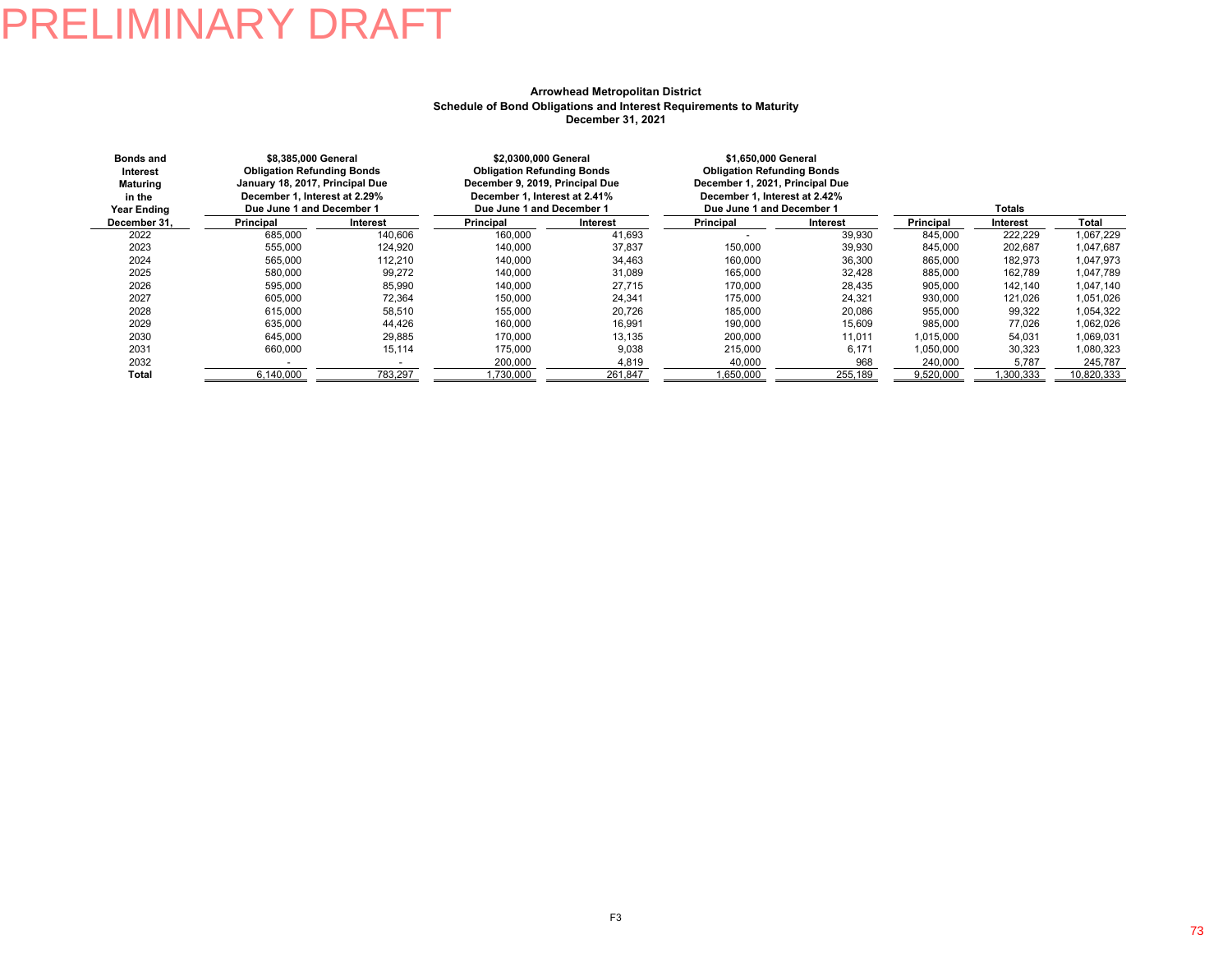### ARROWHEAD METROPOLITAN DISTRICT INTERNAL CONTROL PROCEDURES FOR VERIFICATION OF ELECTRONIC FUND TRANSFER REQUESTS

### (Updated May 2022)

### EFT Verification Procedures

It is critical that the following guidelines are followed and documented. They are not only requirements, but coverage with the Colorado Special Districts Property and Liability Pool is dependent on each of these items being completed and documented. There are not exceptions for "rogue" employees or simple mistakes/failures, so please make sure employees and Board members are aware, trained and practice the procedures in ALL requests associated with fund transfers and/or fund transfer information requests.

- 1. Prior to making any transfer of money electronically, at the request of a third party, the employee initiating the transfer will verbally confirm the transfer with the third party requesting the payment.
	- a. The verbal verification will be made by a calling (not emailing) the third party at the phone number listed in our system/directory – you cannot rely on the number include on an email request.
	- b. You will document the date, time, phone number and person you spoke with in the AMD Electronic Fund Transfer Verification Log located in the Arrowhead Metropolitan District's Banking\Transfers folder.
- 2. Prior to making any transfer of money electronically, at the request of any employee of our company authorized to make such requests, the employee initiating the transfer will verbally confirm the transfer with the employee requesting the transfer and get verbal approval for the transfer from a second Executive of the company.
	- The verbal verifications will be made in person or by calling the employee requesting the electronic transfer and the Executive approving the electronic transfer, at the phone number listed in our system/directory – you cannot rely on the number included on an email request.
	- b. You will document the date, time, phone number (if applicable or confirm in person) of both of the employees you spoke with in the AMD Electronic Fund Transfer Verification Log located in the Arrowhead Metropolitan District's Banking\Transfers folder.

The policy defines Executive as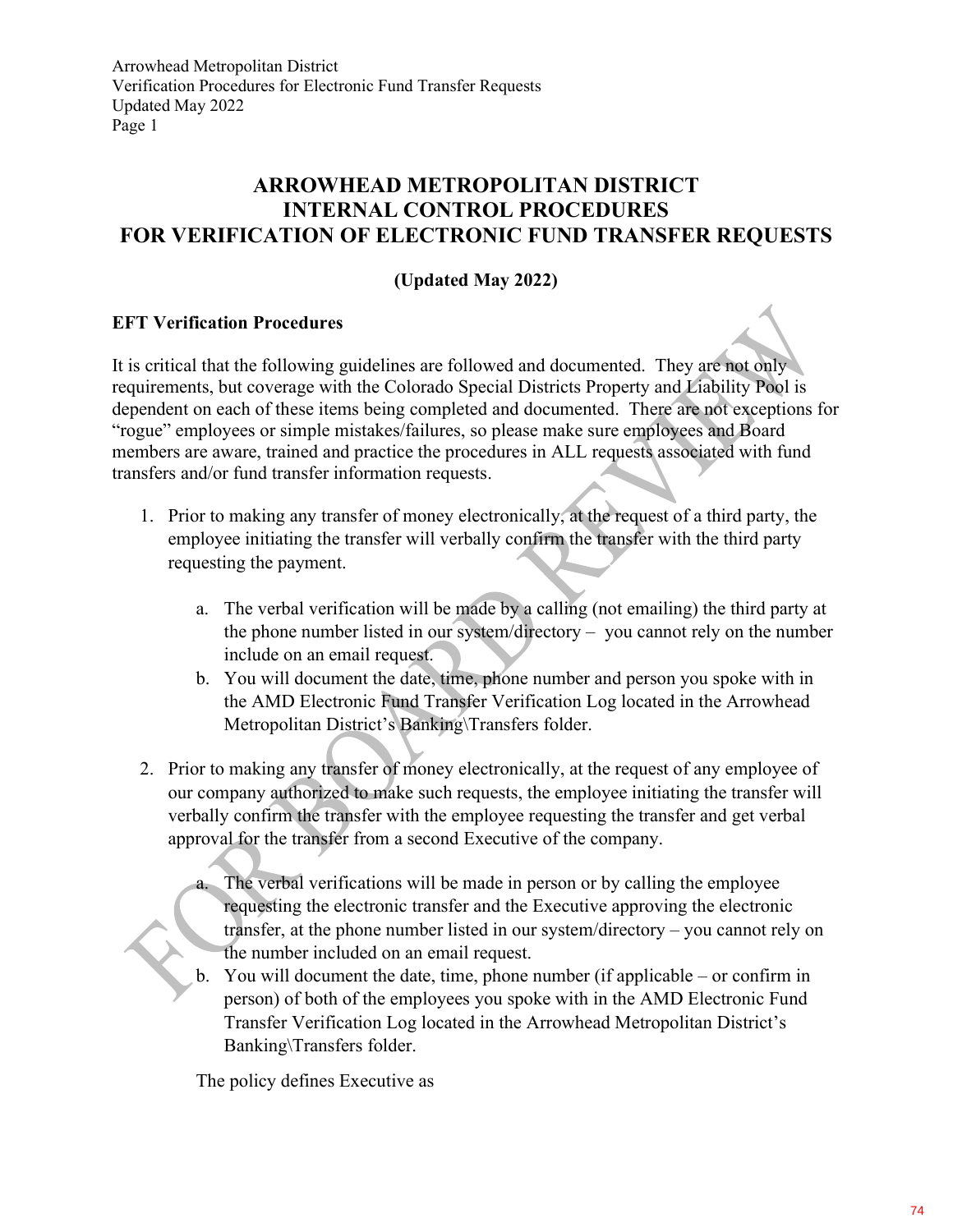Arrowhead Metropolitan District Verification Procedures for Electronic Fund Transfer Requests Updated May 2022 Page 2

- (A)An official or department or division head authorized to manage, govern or control Employees of the Insured in the performance of their duties;
- (B) Any member of the office of the general counsel of the Insured; or
- (C) Any member of the human resources department of the Insured.
- 3. Prior to making any change to any existing instruction, routing number and/or account number for a wire transfer or ACH the employee initiating the change will verbally confirm the change with the third party requesting the change.
	- a. The verbal verification will be made by a calling (not emailing) the third party at the phone number listed in our system/directory – you cannot rely on the number include on an email request.
	- b. You will document the date, time, phone number and person you spoke with in the AMD Electronic Fund Transfer Verification Log located in the Arrowhead Metropolitan District's Banking\Transfers folder.